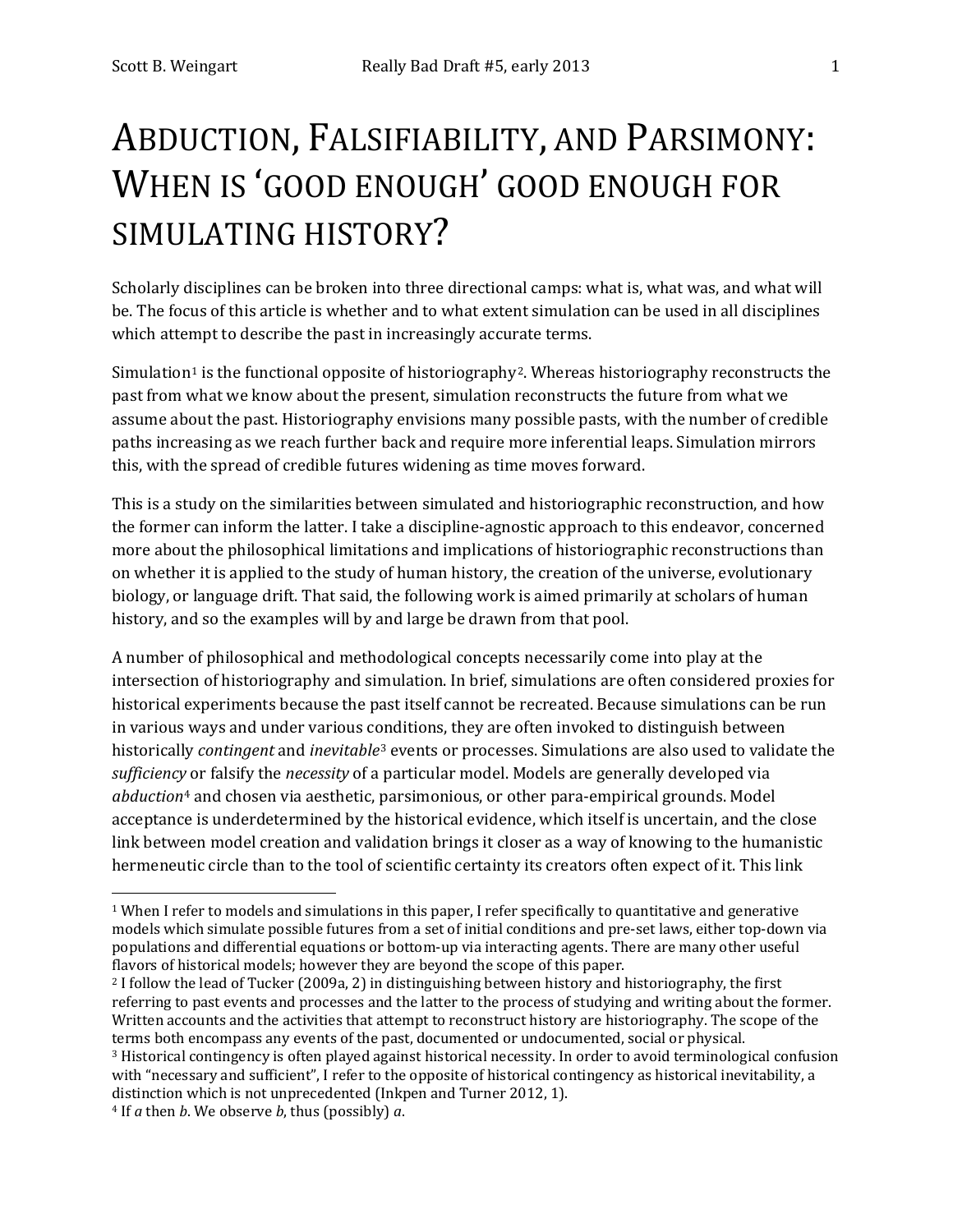opens up the possibility of a false sense of confirmation through model *tweaking*, the act of allowing a model to converge on the historical evidence regardless of its relationship to the past. As only one instantiation of history is available as evidence, and controlled comparisons are generally infeasible, it is impossible to know directly whether some historical processes were statistical outliers of likely futures. Conversely, simulations provide a multitude of potential futures. This creates a divide wherein historiography becomes particularly well-suited to the study of causal *tokens* and simulation the study of causal *types*. [discuss nomothetic / ideographic]

While the disconnect between simulation and historiography raises many legitimate layers of methodological and philosophical concern, I argue that there are situations where the benefits outweigh the risks. Just as Winston Churchill famously called democracy "the worst form of government except all those other forms that have been tried from time to time" (1947), simulation is a particularly problematic way of looking at history, but in many cases it could still prove as good as or superior to other historiographic methods.

Simulations, in the form of generative models, have already been invoked in nearly all disciplines which study the past, including historiography (Newman 2006; Craenen et al. 2010), linguistics (Perreault and Mathew 2012; Bouckaert et al. 2012), archaeology (Rubio Campillo, Cela, and Hernàndez Cardona 2012; Bevan 2012; Graham 2007), cosmology (Wesson 1990), evolutionary biology (Arslan and Gaucher 2012), evolutionary psychology (Bowles 2006), econometrics (Marks 2007), informetrics (Bettencourt et al. 2006; Bettencourt et al. 2008; Bettencourt, Kaiser, and Kaur 2009), sociology (Epstein 2006; Epstein 1999; Axelrod and Tesfatsion 2006; Axelrod 1997), epidemiology (Balcan and Vespignani 2011), anthropology (Kuznar 2006), climatology (Grazer and Martin 2012), and paleontology (Schulte et al. 2010), and others.

At stake, then, is not a historian's knowledge of the past, but rather the possibility of that knowledge in general. If simulations offer some insight into our past, the philosophical ground on which it stands must be clearly defined. This paper provides a sweeping overview of some details concerning epistemological footing of simulations, drawing from the many disciplines which utilize them and contributing specifically to the historian's plight.

The following article is a synthesis. It begins by defining key vocabulary as it is used here, without any attempt to exhaustively cover the many other terms and definitions often invoked to the same purpose. Part II provides a first pass at why a historian might want to simulate something, along with a brief introduction of associated problems. Part III covers the philosophical and methodological considerations that would be beneficial to keep in mind before setting out to simulate the past. The conclusion, Part IV, raises the question of whether simulations have solid enough methodological grounding to be used in historiographic research, and offers some suggestions of when it might be appropriate. The article avoids technical details or breaking new ground, and instead acts as a map for traditional historians as their discipline begins exploring this new territory of models and simulations.

## I. MODELS AND SIMULATIONS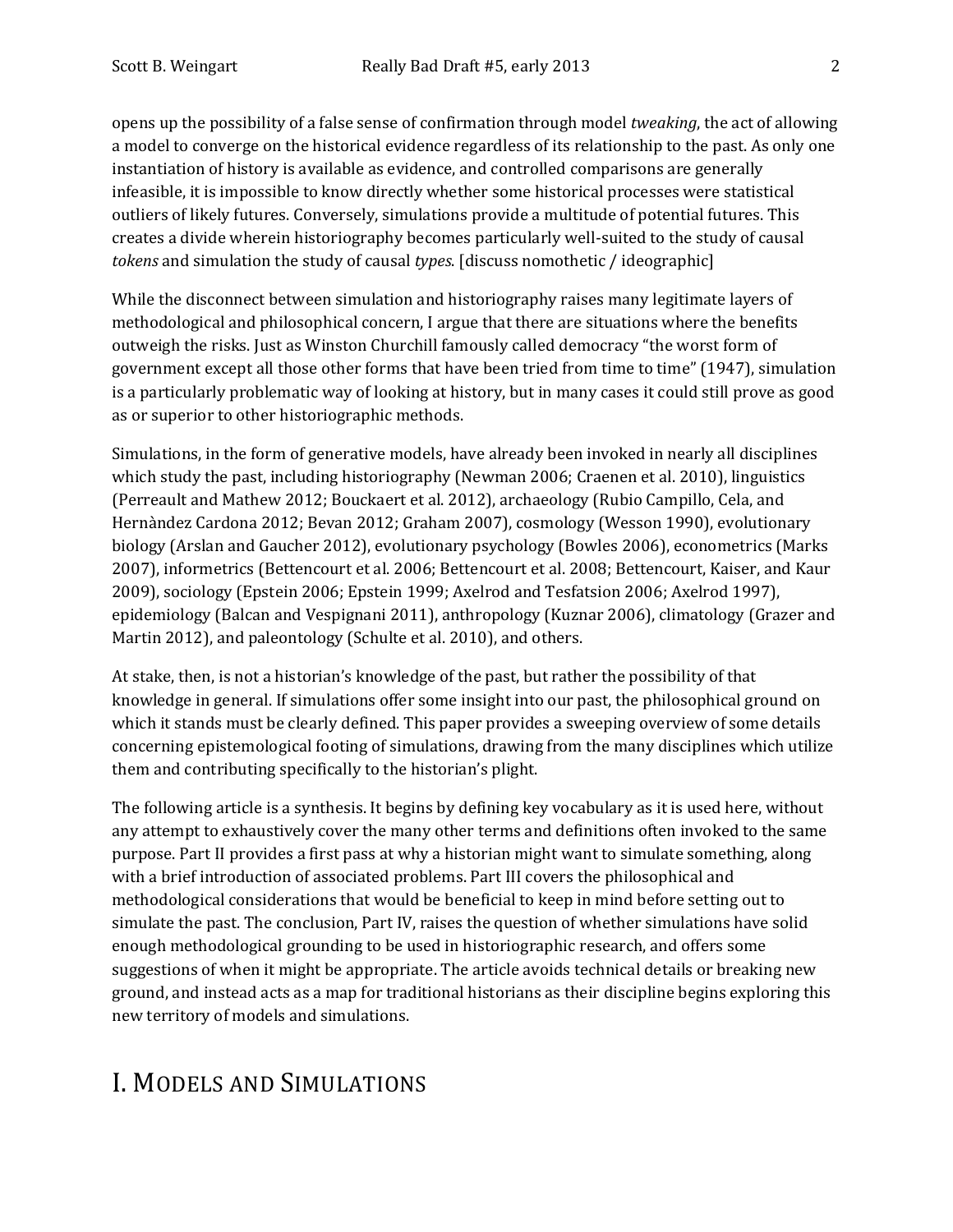It is tricky getting into an in-depth discussion of terms which are used in so many different ways depending on the context. The definitions here attempt to be useful without being exhaustive; they necessarily exclude certain uses that are common, and include some which are not. Still, they provide a backbone with an aim at utility, and should be easily understood if not universally agreed upon.

A complex system is one in which pieces of the system interact to form the whole. Flocking birds, the United States, Earth's climate, and a human nervous system are all examples of complex systems. For the purpose of this article, a model is defined as an incomplete representation of a complex system. A representation can take many forms, such as: a set of assumptions about how a complex system works and what it is comprised of; physical building blocks that are arranged to look like whatever is being modeled; a mathematical formula that describes a set of interactions. Models are by definition incomplete because, if a model were a complete and perfect representation of a thing, it would no longer be a model, but the thing itself. Hence the old adage, "all models are wrong, but some are useful" (Box and Draper 1987).

A simulation is an instantiation of a model (Simpson 2006). It is an activity, performed by a person or a computer or something else entirely, which produces or enacts what a model explains. Taking a simple example, Newton's laws of motion and gravity present a model. If those laws are programmed into a computer game, feeding the computer information about the mass of the earth and the height of an apple tree, we can watch as a simulated apple falls to the simulated ground at 9.8 meters per second per second. What unfolds as the apple falls is a simulation. Physicists can then compare that simulation, that instantiation of their model of how they believe the universe works, to what they observe empirically in the apple orchard. If the simulation and their empirical results match up, they can get some reassurance that their model is accurate.

Models that easily lend themselves to simulated instantiations are generative models. Generative models usually, but not always, separate into two flavors: top-down and bottom-up. Top-down generative models begin with assumptions about how a system works on a large scale, and are often described by differential equations. A common example of this type of model is the SIR (Susceptible, Infectious, Recovered) model in epidemiology, where a population is placed in one of those three S-I-R compartments, and formulas determine the rate at which people move from one compartment to the next. Bottom-up models, on the other hand, usually begin at assumptions at the individual level, and are generally called agent-based models. A famous example is the Schelling segregation model (1971), which begins by assuming that people prefer a certain percentage of their neighbors to be the same race as them, and uses the simulation to reveal the segregational effects of that assumption.

Often, these models include stochastic elements; that is, the simulations may not necessarily turn out the same way when run a second or third or thousandth time. Models are generally encoded with the knowledge that small, seemingly-random events can have a strong causal influence on the evolution of a system. Most of the time, when a power line on the U.S. electrical grid fails, electricity is routed around it and little harm is done. Sometimes, however, if the situation is just right and enough power lines fail in just the right places, a single failure can propagate up the system and generate a massive power outage across a giant region of the country (Watts 2003). This is a rare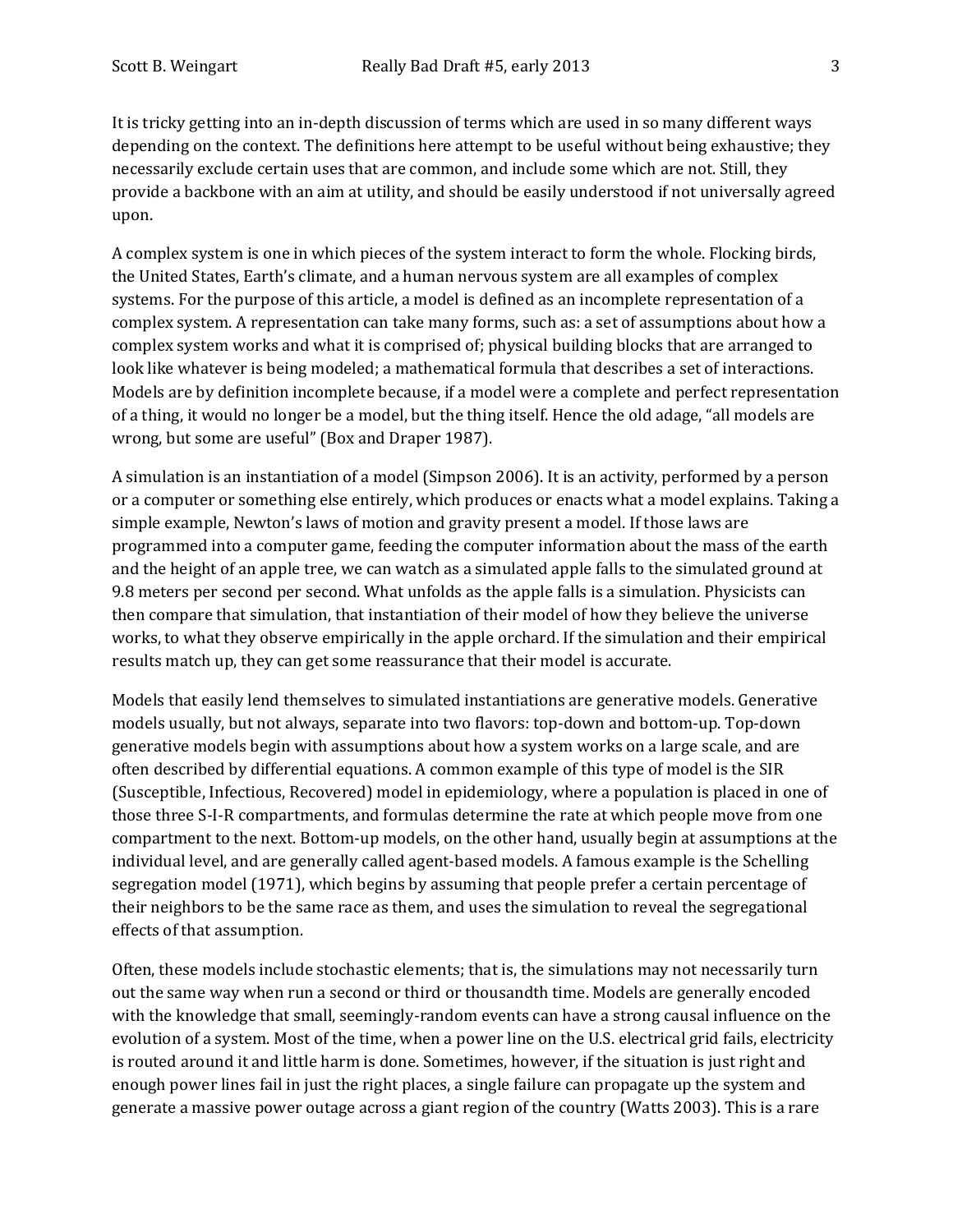occurrence, but it can and does happen. Similarly, one out of every few thousand simulations of an accurate enough model of the U.S. electrical grid should result in the same massive failure. It's rare, so a simulation would not result in massive failure every time it is run, but it's programmed to change the conditions slightly each time. Eventually, it too will reach the perfect conditions for failure, and that failure will manifest in a tiny fraction of the simulations.

Generative models generally require not only an understanding of how the system functions, but also in what state the system began. This state is called the initial conditions. Economists could have a perfect understanding of how people react to moving money in the modern world, but if their model begins by assuming that we have an unlimited supply of food and resources, then their simulation will look very little like the modern economy. If the universe is completely deterministic and a historian knew the *exact layout* of the universe in 1900 (the initial conditions), and all the rules that determine the interactions within it, she could accurately predict the present day. This extreme case is obviously absurd, but models of historical communities often assume similar shapes: given some knowledge of how a community was structured and the rules that determined its interactions, the resulting simulations should resemble the actual historical progression of that community.

Any historiographic narratives that are more than mere rote chronologies rely on models, whether implicit or explicit. Kuhn's *Structure of Scientific Revolutions* (1962) is an example of an explicit historical model often used to explain scientific histories by scientists themselves. The model is assumed as truth, or near-enough, and the history of a discipline is contextualized against that model, or explained using it. Other historiographic narratives run on implicit models of how historians believe people or communities or objects interact with one another. Generative models, often necessarily embodied in mathematical formulas or computer programs, can be less nuanced and complex than their conceptual counterparts. However, what they lack in nuance they often make up for in clarity; assumptions and definitions must be made explicit at the outset, for other practitioners to agree with or critique. What often remains unclear or ambiguous in generative models is how various parameters and variables map as proxies to the real world, and intuitive contortionism can sometimes lead to bad models being improperly fit to empirical evidence.

In short, a simulation is constructed from a model – a set of rules and initial conditions. If that model is historiographic (that is, it attempts to represent some part of the past), then the simulations it produces are historiographic reconstructions. Historiographic reconstructions (what historians generate for a living) generally begin at the present with surviving evidence and infer their way toward the past. Our certainty of the past decreases with the fidelity<sup>[5](#page-3-0)</sup> and availability of historical evidence, and those generally decreases the further back we look. In other words, historians are generally less certain the further back they reach. Four millennia ago, many possible narratives are consistent with our little historical evidence.

<span id="page-3-0"></span> <sup>5</sup> "Fidelity measures the degree to which a unit of evidence preserves information about its cause. […] Oral transmission has a lower fidelity than written transmission, and […] memorized prose has a lower fidelity than memorized verse." (Tucker 2009b)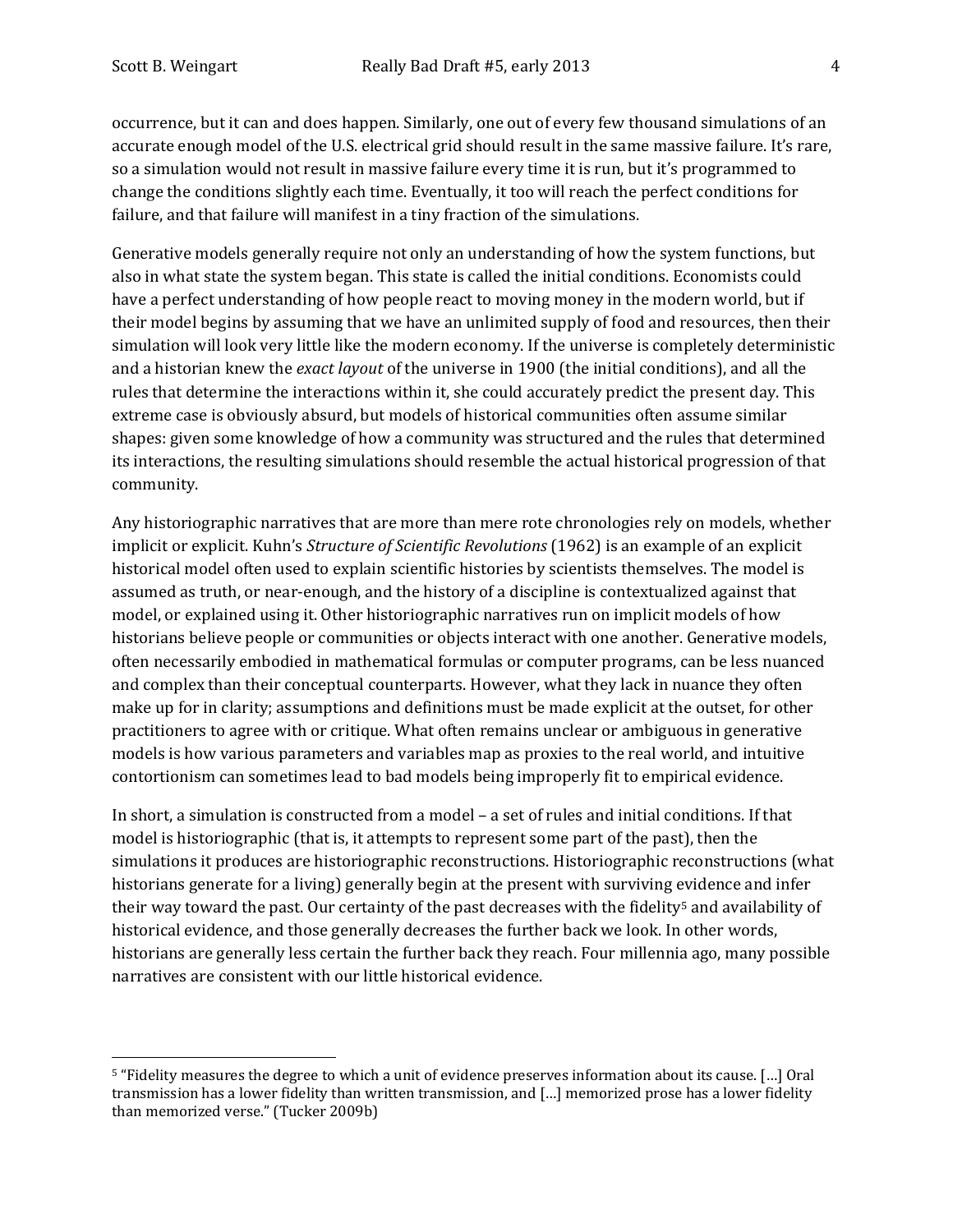Simulations function in the opposite fashion. Historiographic models begin with the initial conditions of the past set in stone, rather than the modern evidence. The dynamical assumptions about how people and things interact can remain constant between a traditional historian's work and a simulated reconstruction, but the arrow of time is flipped.



Figure 1. Synchronizing historiographic models with historiographic narratives.

Instead of the many possible pasts that a historian's work often allows, simulations grant many possible futures, often diverging wildly the further ahead they look. The question is whether simulation is a fruitful endeavor, if it's better at explaining or helping historians understand anything about the past than traditional back-facing historiographic methods. A host of concerns with this approach may already be apparent to the reader, which brings us to the title question: Is 'good enough' good enough? Are simulations still useful in spite of any difficulties which may arise?

### II. USING MODELS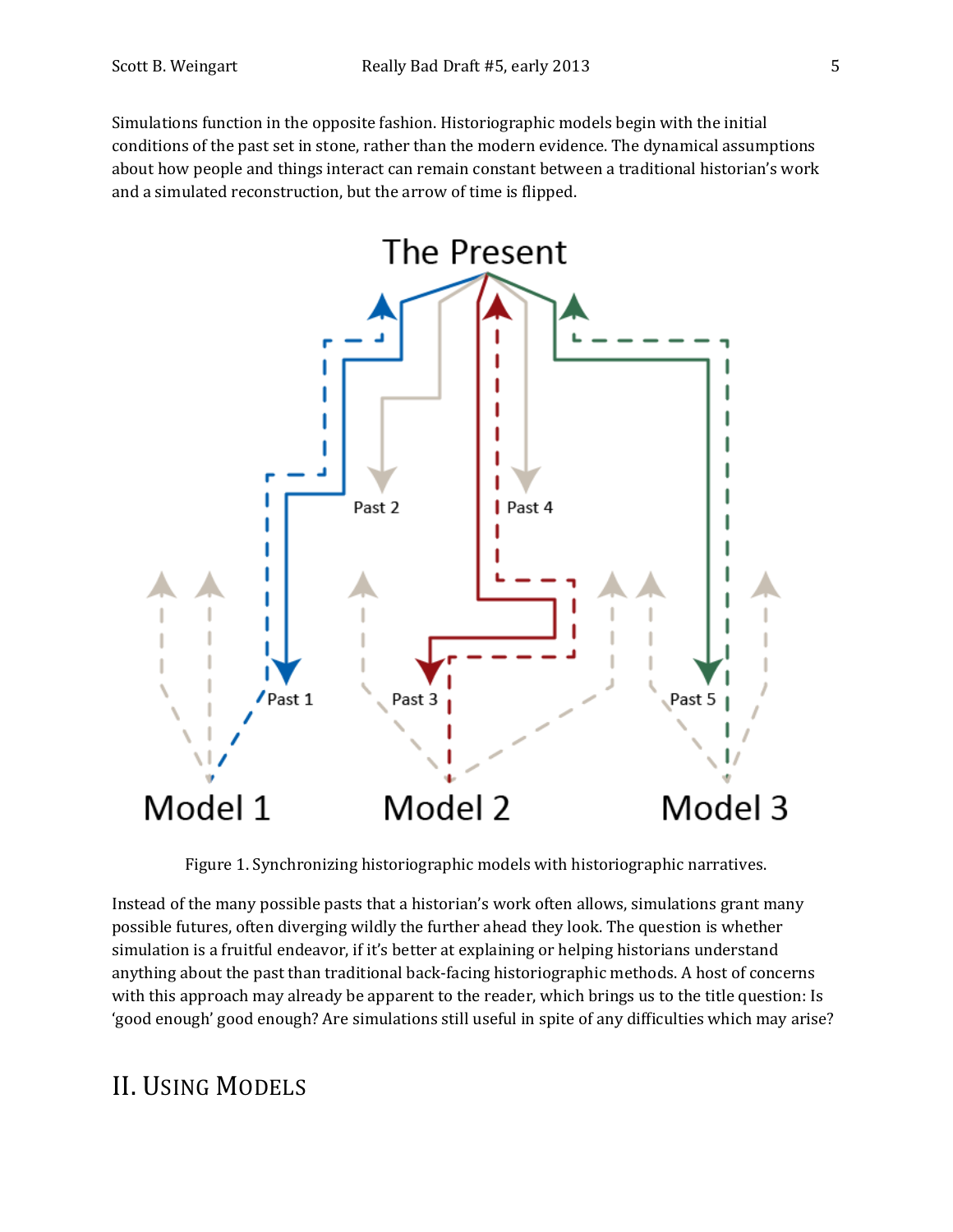Historians and evolutionary biologists have a great deal in common, and their commonalities prove especially relevant with regard to simulations. Ancestral Sequence Reconstruction (ASR), or paleogenetics, attempts to infer gene sequences of extinct species by reconstructing them from modern evidence; that is, using the genes of modern species and what we know of their ancestry (Pauling and Zuckerkandl 1963; Zuckercandl and Pauling 1965; Thornton 2004; Gaucher, Kratzer, and Randall 2010). This allows biologists to fill in evolutionary phylogenetic trees via statistical techniques to infer the past from the present (often using likelihood or Bayesian statistics (Williams et al. 2006)), although the methods are not without their methodological (Nei 1996) or philosophical (Haber 2009) critiques. Armed with this knowledge, biologists can synthetically engineer proteins in the modern times that match those long-extinct (Stackhouse et al. 1990). Comparative linguistics and classical philology use methods similar in spirit to reconstruct the history of language, as biblical scholars and medieval manuscript scholars do to reconstruct the urtext.

Historians have similar constraints. A past event produces only so much evidence, and evidence tends towards decay or being overwritten. Events are sustained tenuously in the memories of witnesses; impressed upon the physical characteristics of objects in their proximity; documented in texts or manifested as their own physical entities. Some of this evidence survive to the present, along with innumerable potential confounders: forgeries and lies and bits of evidence that looks like it belongs in one place when it really belongs somewhere else. From present traces we reconstruct some of the many pasts which can accurately fit the available evidence, choosing whichever we find the most plausible as the proper narrative: the network of people and things that came together in just such a way to produce the texts and artefacts before us. Implicit in this process are models and selection criteria. Historians have ideas of how bits of evidence might fit together, what sorts of things cause other sorts of things, and what sorts of narratives are ultimately the most plausible. Parsimony is built in, suggesting we steer away from elaborate conspiracy theories when simple solutions might suffice.

Evolutionary biology, however, has another tool which historians rarely utilize. Experimental evolution allows biologists the ability to replay history in a lab, hitting the 'fast forward' button from the beginning rather than 'rewinding' from the end. Biologists have been working tirelessly on decades-long projects to observe evolution at work in the lab, setting populations in environments where they must compete for scarce resources and letting them do so for tens of thousands of generations (Blount, Borland, and Lenski 2008; Blount et al. 2012; Kawecki et al. 2012). This is, in a sense, a physically manifested simulation; begin with initial conditions, use the universe and the lab environment to set mechanisms and constraints, and let the model run. These physical experiments have a digital proxy; biologists are also working on computational models to watch evolution unfold in software experiments, using what they've inferred about the past and the mechanisms of evolution (Lenski et al. 2003; Lenski et al. 1999; Wilke et al. 2001).

The two directional strands of evolutionary biology are beginning to converge, the forward-facing with the backward-facing. Débarre and Gandon (2011) corroborate their selection model with experimental evidence, and even go so far as to suggest other experiments which may aid in future models. Arslan and Gaucher (2012) suggest paleo-experimental evolution, synthetically creating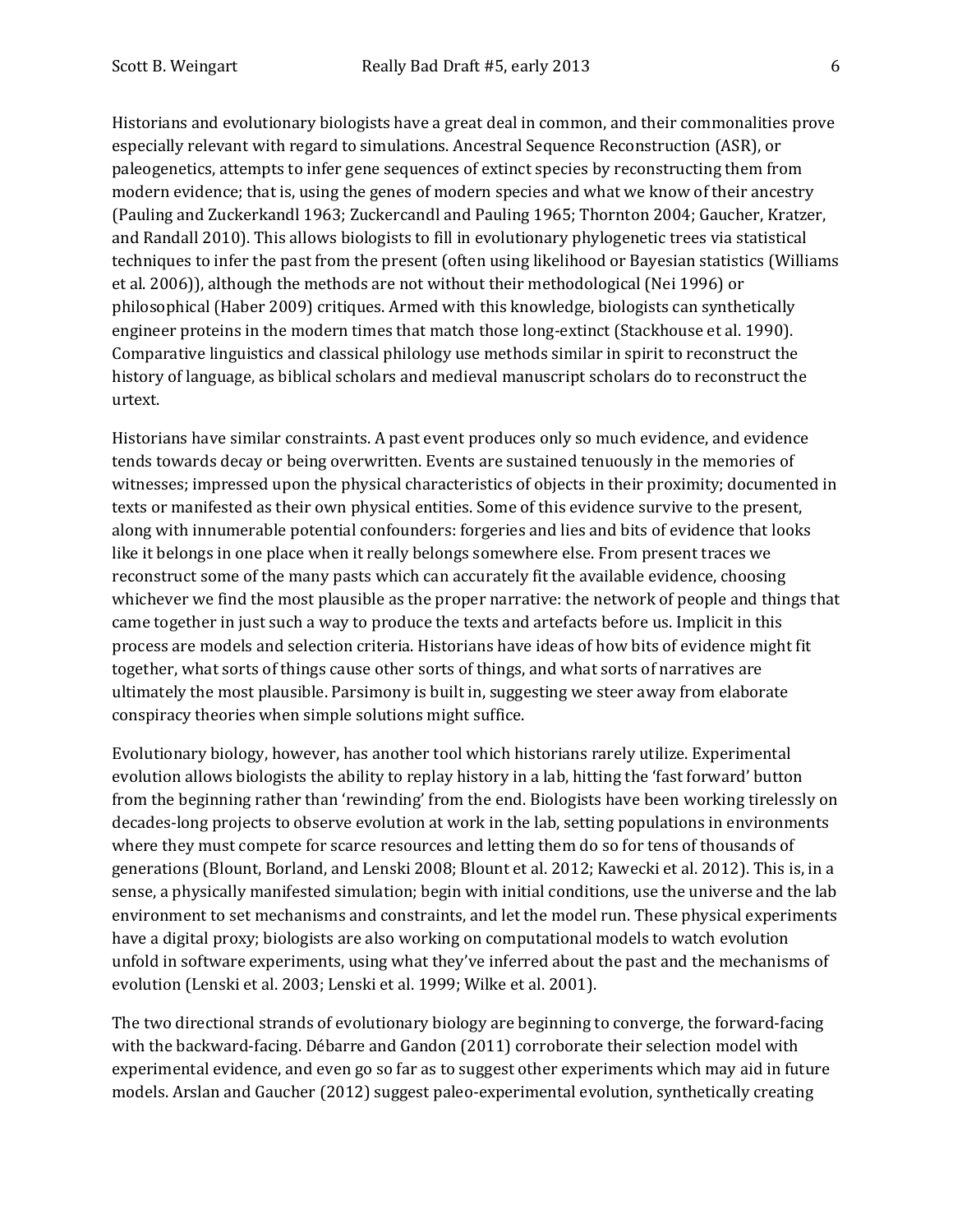modern organisms from ancient genes and then experimentally evolving them in the lab over thousands of generations. This is a particularly powerful methodology, and one historians would do well to learn from, as it may allow biologists to tease apart historical contingencies from inevitable evolutionary mutations, given the constraints of a system. The ability to recreate the past and let events unfold in lab settings, where the environment can be tweaked at will, would allow historians to explore their theories in ways never before attempted.

If evolutionary biology experienced a shift from backward-looking (reconstructive) to forwardlooking (simulative) science, certain areas of cosmology may soon experience the reverse. Traditional cosmology, which focuses on understanding the formation, evolution, and general structure of the universe, starts at the very beginning and works its way forward. Using *a priori* physical laws and a set of potential initial conditions, cosmologists' models rebuild the universe from the ground up (Berry 2009). In a recent paper, Hawking and Hertog (2006) suggest the opposite approach should be taken, beginning with the evidence available in the present and reconstructing potential universal histories given the constraints of the evidence. In some sense, the approach more closely resembles that taken by astronomers who track the history of small groups of or individual objects by the traces they leave. It also relates strongly to historical Bayesian inference as used in other disciplines mentioned above. This theory provides an odd sort of physical manifestation of the historian's dilemma of multiple possible histories; instead of having many pasts to choose from due to the underdetermination of available evidence, these cosmological pasts are on equal existential footing, each being in a state of superposition which reduce to the classical universe as we observe it (Bojowald 2006; Gibbons and Turok 2008). Working from the other end of past-to-present, some wish to computationally recreate the universe from the ground up. Artificial cosmogenesis (Vidal 2012) is one suggested track, where Vidal suggests universe simulations can reveal questions like "what would remain the same if the tape of the universe were replayed?" and "are complex universes rare or common in the space of possible universes?"

The examples of historiographic disciplines using the interplay between past-to-present and present-to-past methodologies are too many to list here, but their use should be illustrative. For those who wish to understand what came before, not only the events but the underlying processes, backward- and forward-reconstruction both prove useful. Surely, if these techniques help us understand the evolution of stars and languages and species, they ought also be useful in the human-centric domain of the historian.

Historiographic scholarship of all varieties faces a continuous interplay between the beginning and the end. The present did not appear fully formed and ready for battle like Athena from Zeus' forehead, but nor was the entirety of the present apparent in the energetic and tumultuous cosmic beginning; the interim of history matters from both ends, and either direction scholars face to explore that history can inform the other. This is not a new idea, even for historians. In 1789, Schiller wrote

World-history therefore proceeds upon a principle which directly reverses the world-order itself. The real series of events descends from the origin of things to their most recent state, while the universal historian moves in the opposite way from the most recent state of the world up to the origin of things […] if he has in this way proceeded step by step up to the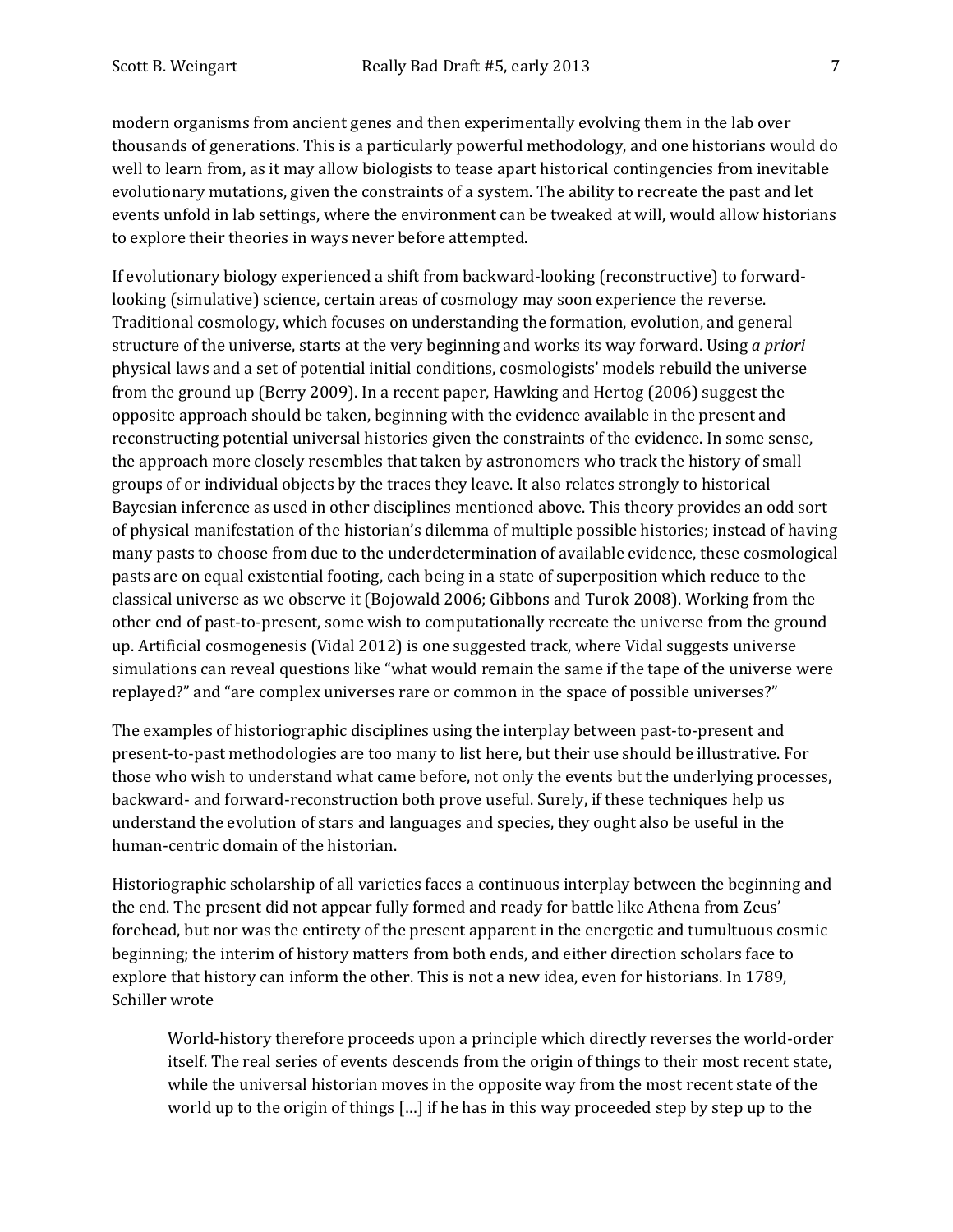beginning […] he is then at liberty to return on the path he has made and, guided by the facts he has already marked out, to descend without obstruction or difficulty from the beginning of the record down to the most recent times. (Schiller 1972, 331)

If Schiller missed one element of his anticipation that we might move from now to then and from then to now, first reconstructing and then (at least conceptually) simulating, it is the cyclic nature of this process. This is the historian's hermeneutic circle and the methodologist's circular nightmare. We are unable to reconstruct the past without a theory of its evolutionary processes, and we are unable to theorize on those processes without an initial reconstruction. In the world of quantitative models, this involves the intertwining of premises and conclusions, of construction and validation, and though this process is not unfamiliar in any empirical science, it is rarely so clearly present as it is in the iterative historiographic process of reconstruction and simulation. And to humanists, this logical conundrum is honored.

For historians, past-facing reconstruction is still a far more popular practice than forward-facing simulation. There are a handful of counterfactual historians who look at history from the other side, but they are rarely taken as seriously as perhaps they ought to be (Tucker 1999; Weinryb 2009). With regards to actual quantitative and computational simulations, the ancient past is more-often addressed by historians than other time periods, perhaps because it is the area about which we know the least, and about which models are the least likely to be disconfirmed. Axtell et al. (2002) suggest that it is because archaeology is "the only social science that has access to data of sufficient duration to reveal long-term changes in patterned human behavior."

Thus-far, the parallels drawn between historians of human culture and other related disciplines have been in abstract. Criticisms of this approach often appear much closer to the concrete dilemmas of individual historians. Human culture, it is said, is far too complex for simple models to be useful or even applicable. The rules that determine the modern economy, for example, are so complex that after centuries of research, we cannot even predict whether next week the economy will rise or fall.

The concern is legitimate, but fails to take into account the heterogeneity of human systems. Some, like the economy, are exceptionally volatile and prone to change drastically from even the slightest changes. Many human systems, however, are a great deal more predictable (Castellano, Fortunato, and Loreto 2009): the way people form into networks, the way they communicate, and how communities grow, for example, all follow fairly predictable statistical patterns (Barabási 2005; Mesoudi, Whiten, and Laland 2006; Rybski et al. 2009). Acknowledgement that certain subsets of human activity are more predictable than others opens up the possibility of modeling and simulating many human dynamical systems. Further, and this should be particularly interesting as a new avenue for historians, these simulations can help us determine what sorts of human activities are predictable and what sorts are not; what sorts are highly susceptible to contingent events and which are, for all intents and purposes, inevitably leading in some direction.

### III. METHODOLOGICAL AND PHILOSOPHICAL CONSIDERATIONS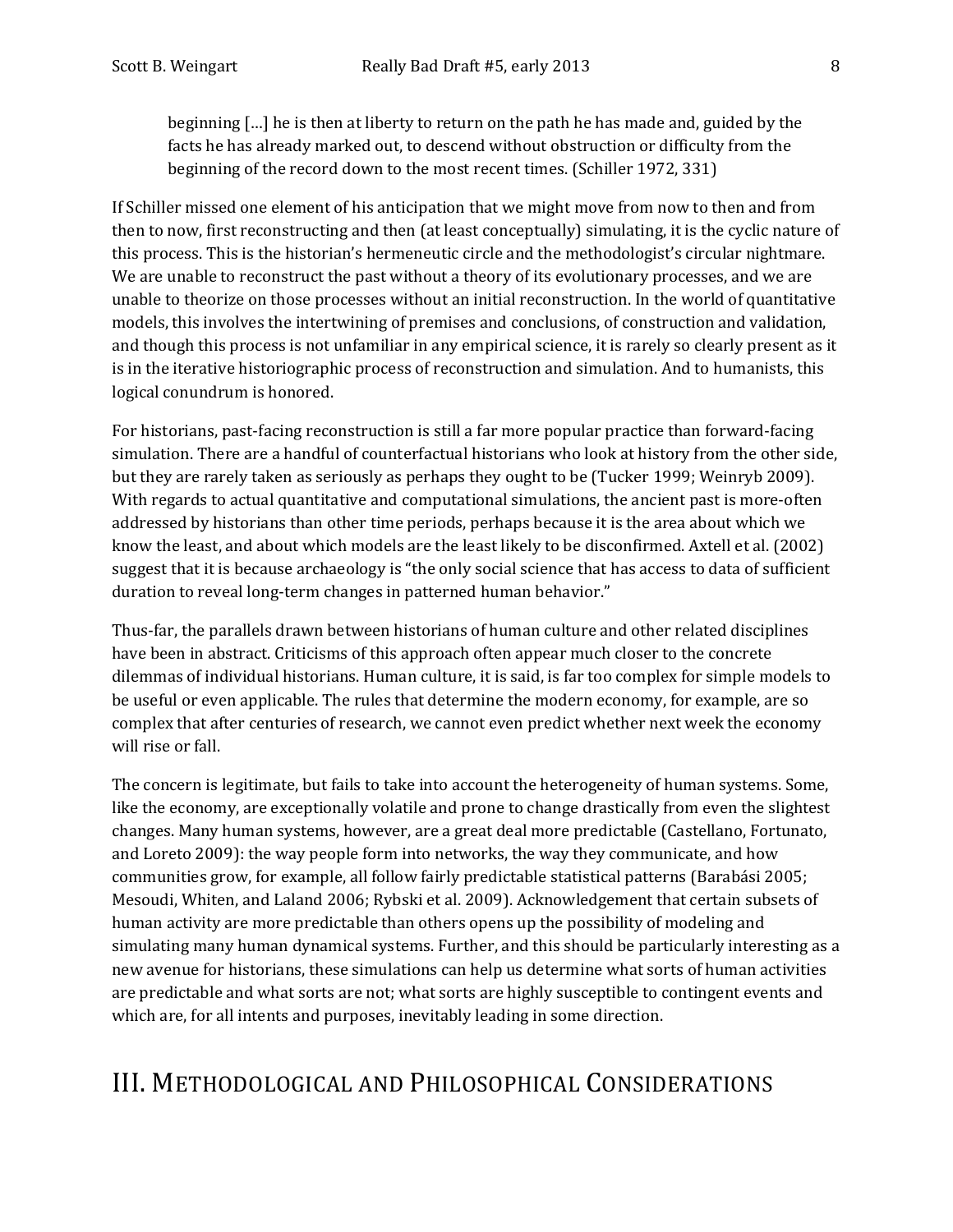The goal in matching simulation to historiography is in matching one of the many forward-facing branches of the former to the backward-facing latter, as seen in Figure 1. When both strands align, perhaps, they have converged to say something about *history*. Both work together to extrapolate the causal and explanatory narrative, to make explicit the initial and final conditions and the various states in between, and in the end what comes out is a more full understanding of the past.

There are many pitfalls woven into this process, and promising avenues are not always immediately apparent. Before covering a list of concepts historians should be familiar with before undertaking generative modeling, this section briefly covers overarching themes of complexity theory as they pertain to historiography. Many of the themes mentioned in the overview are covered in more detail below.

A complex system has been defined in often creative and occasionally helpful ways. For the purposes here the concept is left intentionally vague, simply meaning a set of objects and interactions. The sum of history is a complex system as are its constituent parts, sub-divided in whatever way is functionally convenient to the subject at hand. It is systems all the way down and all the way back up, most interacting with other systems.

The evolution of a complex system is often difficult to predict and its history is just as difficult to untangle. Complexity softly emerges from a critical mass of interacting constituent parts, leading to results that are deeply unintuitive, though perhaps not as mystical as some claim (Peacocke 2006; Ellis 2006). An initially chaotic universe following the second law of thermodynamics should not by rights spontaneously order itself into the paper you're currently reading. The science of complex systems offers a solution to the existence of this document and its author without forfeiting the second law, and it is built around the idea of constraints.

The configuration of any system lends itself to certain stable or unstable states. Most dynamic states of a system are self-undermining; unstable states tend to continuously shift configurations, and the majority of possible configurations are generally unstable. A billiard ball in a salad bowl has a few stable configurations (the ball sitting at the bottom of the bowl) and a multitude of unstable ones. The precise configuration of the few stable states is influenced by the structure of the system itself; the existence of gravity, the shape of the bowl and the ball, and so forth. The constraints and properties of the system determine which types of states will be stable. As a system evolves through a series of self-undermining configurations, it will occasionally happen upon a stable state, and it shall persist in that state specifically because it is stable. Systems with more constituent parts, more boundaries, and more mechanisms defining their interactions also have more difficultto-predict stable or persistent states, which tend to be stationary, self-repeating, or regular in some other fashion. This occasional and persistent ordering from chaos is emergence, a phenomenon scholars are only now beginning to grasp (Deacon 2006).

Societies are complex systems and, like their basic physical counterparts, have tendencies and boundaries that inform their evolution. Societies are bounded by the basic human condition; our century lifespans and year-long gestations prevent populations from growing above a certain rate. We are bound by the climate and the shape of the earth and the species we interact with (Mesoudi, Whiten, and Laland 2006; Berry 2009). Factors basic to our existence shape our lives in ways that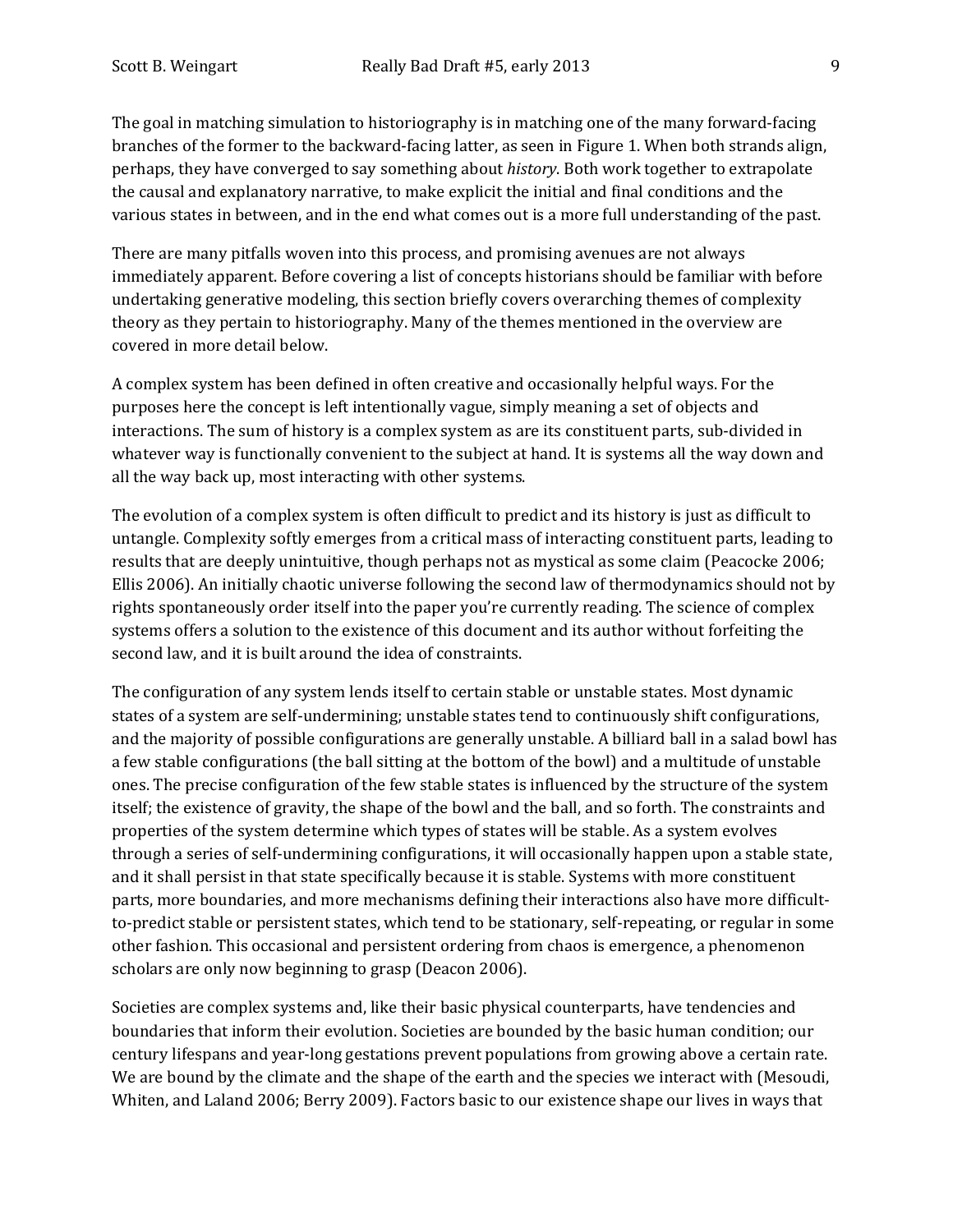only *seem* trivial because we have lived with them for so very long. As historiographers, evolutionary biologists, complex system theorists, and others flesh out the background factors that affect our lives, we will gain a more nuanced understanding of the interplay between societies and the historical forces that constrain them. In short, understanding people as part of a system can help explain some of their individual and collective actions.

Of course, boundary and systemic properties are nowhere near fully predictive. The initial rise of civilizations might correlate with proximity to water, latitude (due to soil conditions and tropical diseases), and other environmental conditions (Diamond 1999), but that is only half the story. Lawlike historical patterns are often upset by seemingly random occurrences which drastically change the course of history. These contingent events, from an asteroid impact 65 million years ago to the shape of Cleopatra's nose (Pascal 1966; Bury 1930; Tucker 1999), prevent the inevitable flow of history from being easily determined. Contingent events are what determine why one particular civilization rises to power out of the many small communities which found themselves near the right latitudes and environmental resources. Dynamical and agent-based models, it turns out, are particularly well-suited to exploring the interplay between contingency and inevitability (Turchin 2011; Axelrod and Tesfatsion 2006).

While the rules of understanding history are far more relaxed than those of formal logic and causal reasoning, many analogs of their concepts still prove useful. The necessity and sufficiency causal relationship is deeply entwined in the relationship between historical contingency and inevitability. It has been claimed that the refinement of clear glass was a necessary precondition for the microscopic, telescopic, and chemical revolutions of the early modern Europe; the Eastern world lagged behind since it did not have the same preoccupation with glass. The existence of this precondition in the West but not the East was largely contingent, an accident of drinking habits, where the Chinese felt porcelain was better suited for their tea and hot liquor while the Europeans opted for fine glass for their wine (Martin and MacFarlane 2003; Rasmussen 2012). Simil[ar](#page-9-0)ly, fertile ground, access to bodies of water, and forgiving climates have been functionally *necessary*<sup>6</sup> for the growth of large civilizations (Diamond 1999). However, these necessary preconditions do not lead inexorably toward civilization, for they alone are *insufficient* to create civilizations.

If water is a necessary condition for civilization, then a civilization will not appear without the presence of water. At the same time, access to water is not a sufficient condition of civilization, because people need quite a bit more than water to thrive. Many paths can lead to the same end. When the available evidence is not great enough to pick between which path led to where we are today, we suffer from the problem of underdetermination. Given the available evidence, a multitude of competing historiographic narratives may be sufficient to explain the present. As will be shown below, models can help untangle necessity and sufficiency.

A models' strength in its relationship to necessity and sufficiency is also one of its weaknesses. Because model creation and validation is often abductive in form (Richiardi et al. 2005; David 2009;

<span id="page-9-0"></span> <sup>6</sup> Functionally necessary is taken here to mean necessary for all historiographic purposes. The chance of some great civilization growing in an area near no water, with no access to agricultural lands, and in a completely inhospitable environment is not zero, but it is close enough that the necessity/sufficiency distinction is still useful for historians.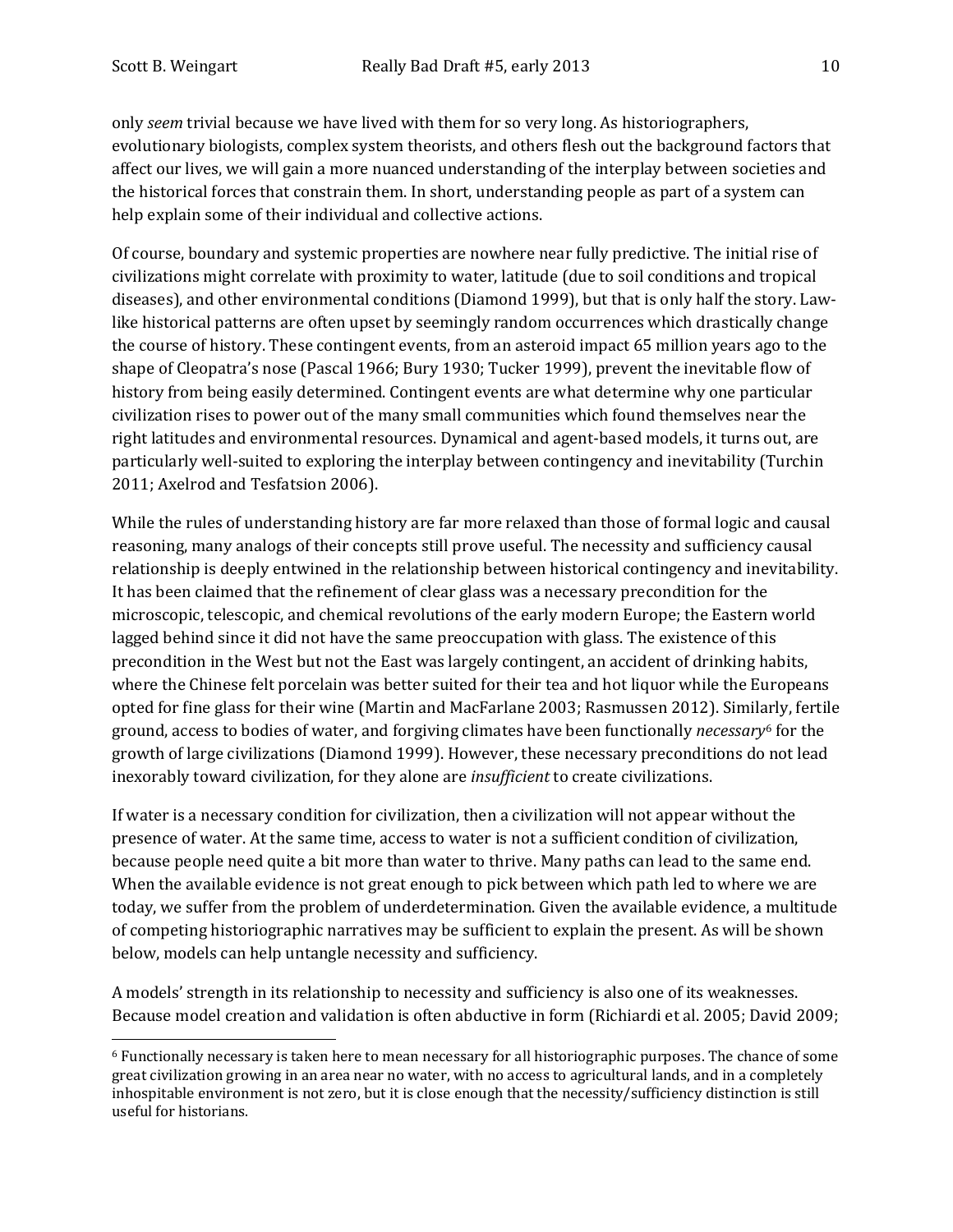Halas 2011), any particular model that matches historical evidence can only be shown to be sufficient, not necessary, to explain the evidence (Epstein 1999). The process of model creation does not reveal the number of possible models which would also provide sufficiency conditions for the historical evidence, and neither does it show anything concerning the likelihood of that particular model over all other possible models. Thus, unless proven by some external model validation, a model cannot be used as evidence for likely scenarios because the historical evidence is underdetermined. Using frequent path convergence on historical evidence is a tempting criterion with which to test an agent-based model. Unfortunately much of history is contingent and anomalous, thus convergence is not indicative of an accurate historiographic model. History could very well be (and probably is (Wesson 1990; Berry 2009)) the outlying run of some much larger process wherein humans and societies simply tend not to form.

Difficulties also arise in the determination of appropriate boundary and environmental conditions. Those conditions are not static, as with the example of the billiard ball coming to rest in a salad bowl. Instead, as society is embedded in a complex interacting system, we continue to shape and shift our environment at the same time that we ourselves are changing. The result is a species not bound to the same conditions nor influenced by the same environmental factors. Instead of fertile land and water sources, civilizations now grow and thrive off of institutional support, economic conditions, and other features more relevant to modern society (Acemoglu and Robinson 2012). The environment and boundaries are shifting just as quickly as the societies within. Although many of these changes come from within – shifting cultural norms, improving technology, and so forth – external factors are every bit as prevalent, and even more difficult to predict. An asteroid hitting earth, plummeting the world in cold darkness (Schulte et al. 2010) and leading to the extinction of the dominant species, is the prime example of an unpredictable event which changes the environment in such a way that it causes the underlying systems to change with it. It was unpredictable because it came from a separate causal chain; if all a modeler had to work with was the initial conditions of the earth and the physical mechanisms which affected them, she would not be able to predict extra-systematic events like an asteroid impact. Such exogenous events irrevocably affect the evolution of a system.

Much of the previous discussion has danced around the well-trod concept of historical laws without approaching it too closely. The debate on the existence of laws of history is fairly old and not especially fruitful; however, part of the discussion above, on necessary conditions and historical inevitabilities, undeniably revives that debate. At one extreme, the notion that history contains no law-like regularities betrays the function of historiography, falling quickly into a relativism where no single fact is relevant to any other. At the other end, a completely lawful history is an utterly predictable one, with no place for free will or agency. Neither the solid existence nor the total nonexistence of deterministic laws, however, is necessary for the hypothesis that systems tend towards stable states. Nor indeed does inevitability imply teleology; a tendency towards stability simply means that minor changes in the causal structure typically won't affect the outcome (Ben-Menahem 2011). When a system shifts enough, however, either gradually via slow social change or quickly via an asteroid, what once was stable may be so no longer, and small contingent factors could result in sweeping changes. History is a balance between regularities and irregularities, contingencies and inevitabilities, chaos and lawfulness.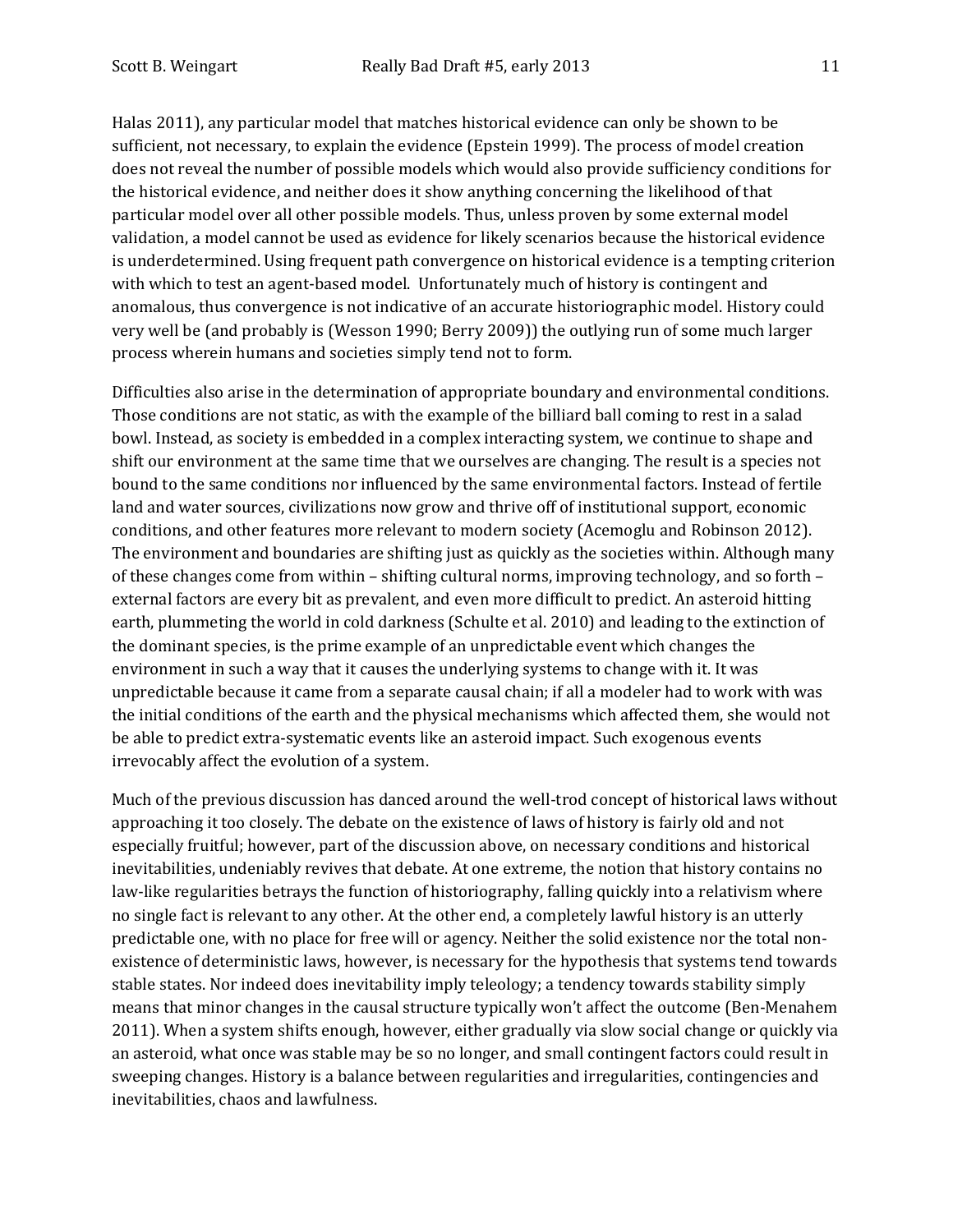If the concept of some separate and overarching law, dictating the actions below, seems implausible in the context of historiography, the same issues have been raised concerning the natural sciences (Van Fraassen 1993; Giere 1995). The notion of a natural law is slowly being reconceived in other terms, for example as dispositions, where properties of some object make it predisposed to act in a certain way (Mumford 2003). Historians who stress only the parts of history which are wholly unique and incommensurable risk failing to discern those historical regularities which certainly do exist, and are relevant both to understanding the past and preparing for our future (McCullagh 2009). Equally true, those who focus only on historical patterns will undoubtedly miss what situates historiography in the humanities: the fact that we are all of us human, and simple choices can lead to a world of difference.

#### HISTORICAL EVIDENCE – AVAILABILITY AND FIDELITY [Multiple histories, selective transmission of facts, fidelity]

The past happened singly and unambiguously. Human experience of the past is multifaceted. There is a plenum of legitimate historiographies, angles at which history may be interpreted. No historiographic narrative may hope to capture history unfiltered; like with models, all we can aspire to achieve is utility or relevancy, rather than completeness. A perfect record of the experiences of every person throughout history would not converge on some Structured Whole, because the unique perspective of each historical actor would inevitably lead to conflict.

That said, if our aim is accurate reconstruction of the past, more evidence should help at least to dispel errors and peel-back ever more layers of history. Unfortunately, historical evidence may present itself in such a way that our reading of it becomes systematically biased. A systematic bias in the historiographic record would confound the process of model validation – determining whether or not the model is accurate – as the criteria for testing the model would be flawed. Many evidentiary difficulties leading to systematic bias can be placed in one of three categories: misleading, missing, or uncertain.

Misleading evidence, where the veracity of the individual source is called into question, is a wellknown problem in historiography. A source may lie or misremember an event, leading to misleading evidence, and historians have learned to validate facts by looking for multiple sources and learning to trust certain types of accounts over others (multiple authored reports over memoirs, for example). The problem is well-known and will not be addressed further here.

Different historical The dilemmas of historical evidence can be

NECESSITY AND SUFFICIENCY

CONTINGENCY AND INEVITABILITY

PATH DEPENDENCE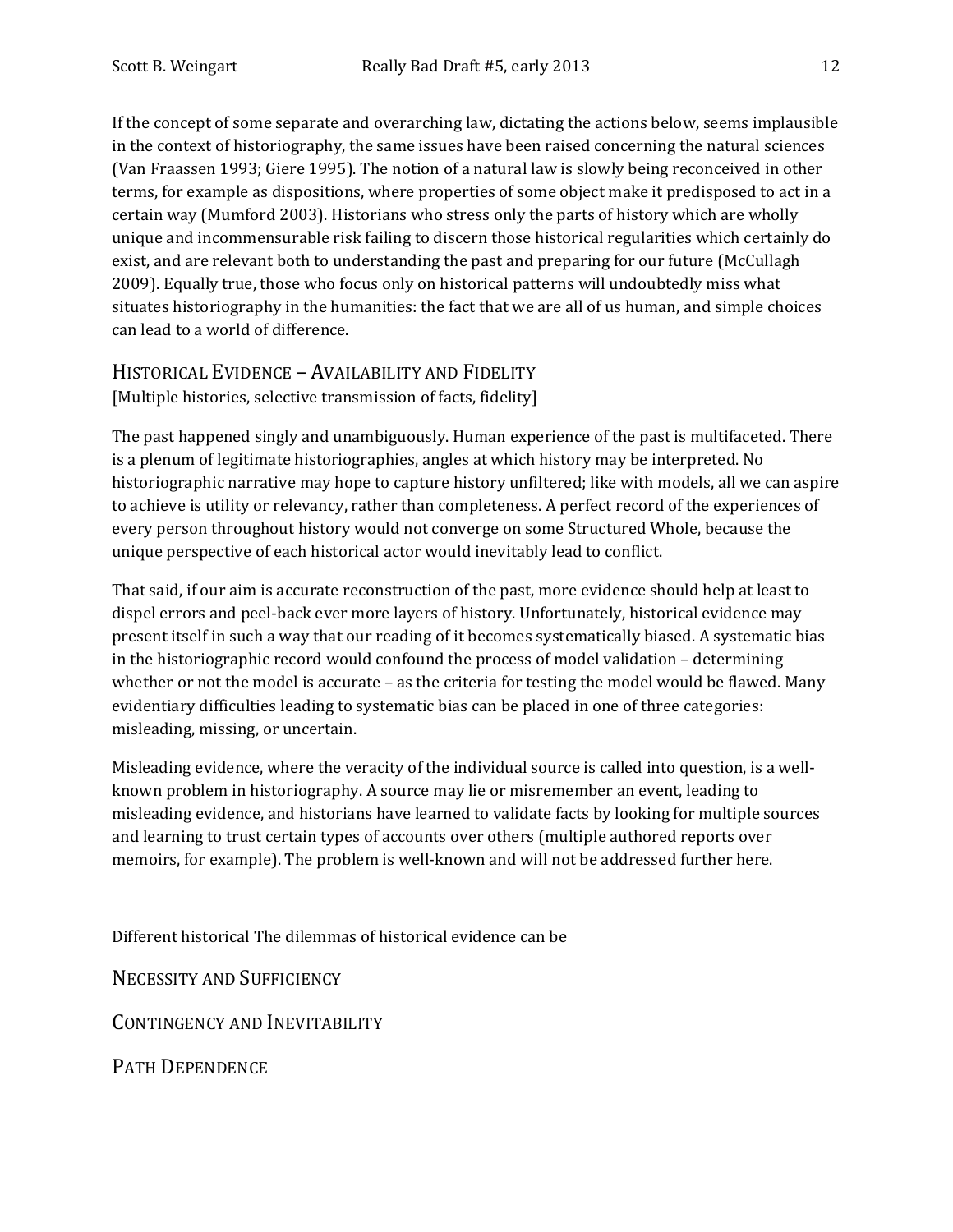INTERNAL / EXTERNAL CAUSAL LINKS / EXOGENY

UNDERDETERMINATION

TOKENS AND TYPES

**FIDELITY** 

**ABDUCTION** 

TWEAKING /HERMENEUTIC CIRCLE / OVERFITTING

MODEL VALIDATION

FALSIFICATION [Duhem-Quine]

PARSIMONY AND OTHER CRITERIA

FINDING CONSTRAINT SPACE AND REGULARITIES [Historical laws]

COUNTERFACTUAL HISTORY

CONNECTING OPERATIONALIZATIONS (PROXIES) TO THE REAL WORLD

# IV. WHY MODEL?

[Overview showing the situations when modeling provides good or 'best' way to study history; point out again examples of uses by historians; compare against implicit historiographic models. ]

[The conclusion, Part IV, raises the question of whether simulations have solid enough methodological grounding to be used in historiographic research, and offers some suggestions of when it might be appropriate.]

For the historian, a computer simulation offers a laboratory with which to test their theories and assumptions, an avenue for experimentation that was previously unavailable (Dibble 2006; Graham 2012). It allows a much greater exploration of complex systems than a single historian could ever hope for via pen, paper, and thought. Playing with models is *suggestive*; by itself it may not provide evidence for some hypothesis, but it can and often does suggest new and fruitful avenues of inquiry (Grim 2008).

Every historiographic account is theory-laden, each including some aspects in lieu of others and each filled with assumptions. Traditional historiographic method is fairly explicit, though the underlying historiographic assumptions are often difficult to tease out of the narrative. Though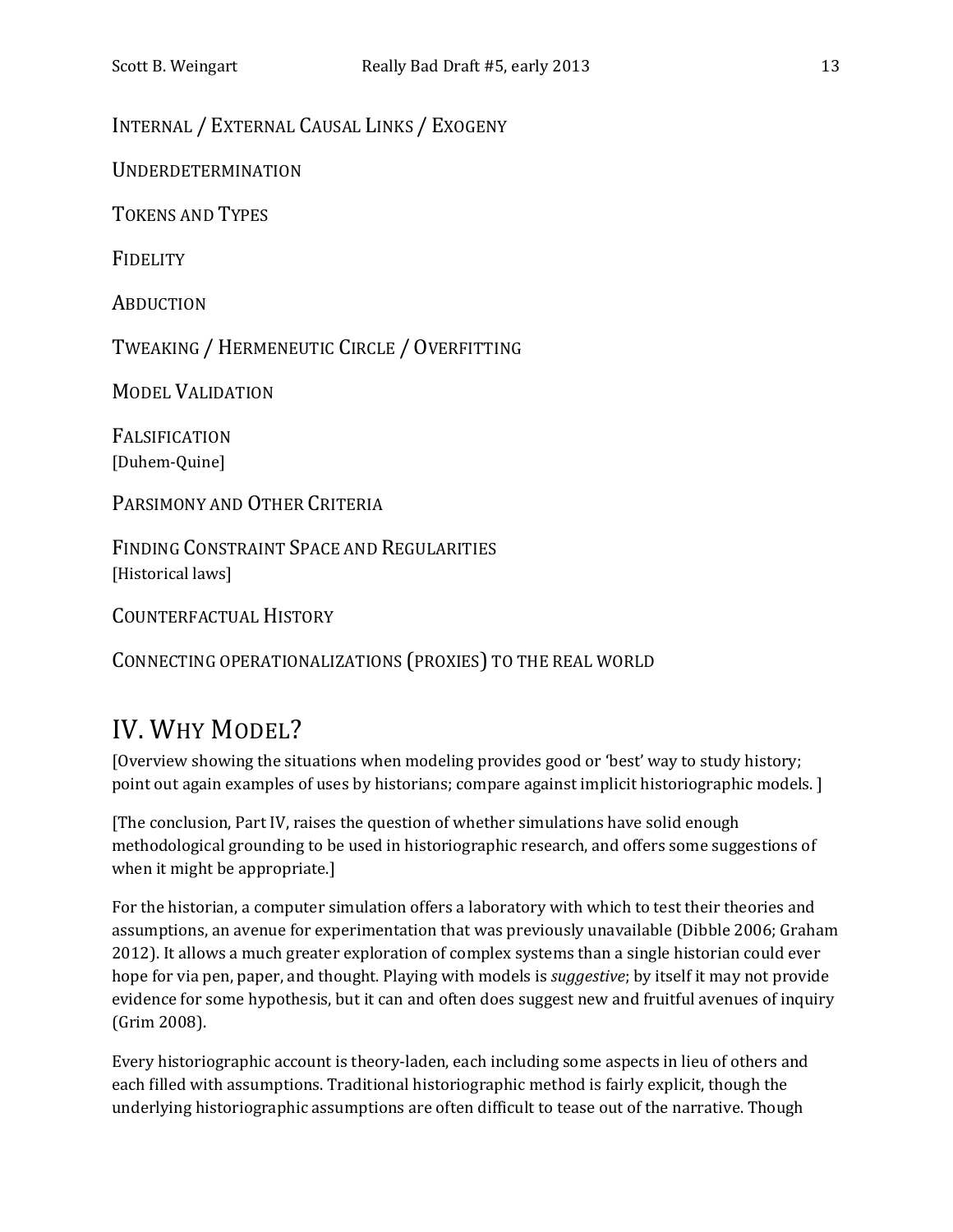models take on a slew of implicit methodological and theoretical assumptions, they are a variety of historiographic argument where assumptions of the past are made explicit. By formalizing these assumptions, they open themselves up for challenge, extension, and enhancement in ways narrative would be hard-pressed to provide (Meeks 2012).

The ills of abduction were made clear above. Far from a weakness, this aspect of modeling is a reinforcement of historiographic norms, as so much of the work of the historian (as well as the natural scientist) is already implicitly abductive. Abduction "depends on our hope, sooner or later, too guess at the conditions under which a given kind of phenomenon will present itself" (Peirce 1958). A historian looks at available evidence and then, using his training and experience, constructs a narrative that fits. After showing his narrative fits and explains more thoroughly than some other narrative, the historian hopes his explanation may be taken more seriously than others'. Modeling is no different; a model is developed to explain some process, and through the modeler's training and experience, she picks the model that explains the most and is the most credible over others.

The criterion for selecting a credible model does not stop when it fits the evidence. As has been explained, myriad models may fit the same evidence. Although it is extra-scientific, it has become standard that parsimony be a criterion on which models are judged. The simpler the model, the better. "Better" may or may not mean closer to reality, and yet simplicity has proven a useful heuristic in the history of science. [This fact about Copernicus is actually sort of wrong – must find a better example] One famous example comes from the Copernican cosmological model, which simplified the mathematics of planetary orbits by displacing the earth with the sun as the center around which other planets orbited. This new system could be considered a usurping explanation of scientific reality, or it could simply be "saving the phenomena," a more convenient (and simpler!) way to calculate orbits without making any additional claims to the actual nature of orbital mechanics. In the end, the simpler model became not only the preferred method of calculation but also the preferred explanation.

A similar example from physics appears a few centuries later with Einstein and relativity. This, however, was not about choosing which mathematics was simpler, but which theory was. The initial predictions and mathematics from Lorentz and Einstein were identical, though the former was based around a complex and *ad hoc* set of theories relating to physical contraction and the luminiferous aether, and the latter on a few simple postulates concerning the speed of light and the relativity of space and time (Miller 1981; Goldberg 1984). Though Einstein's theories were at the time less intuitive, they required a far less complex infrastructure of support. These ideas, like those of Copernicus, were eventually adopted by the scientific majority. [This fact about Copernicus is actually sort of wrong – must find a better example] The parsimonious solution became the accepted solution.

While simplicity and adoption by the majority may be poor criteria for truth (if that is indeed what is sought), and physics and astronomy a poor analogue for history, historians and natural scientists alike still in practice opt for the simpler solution. This is why the cross-section of historians and conspiracy theorists is rather small, even in those cases where the model behind a conspiracy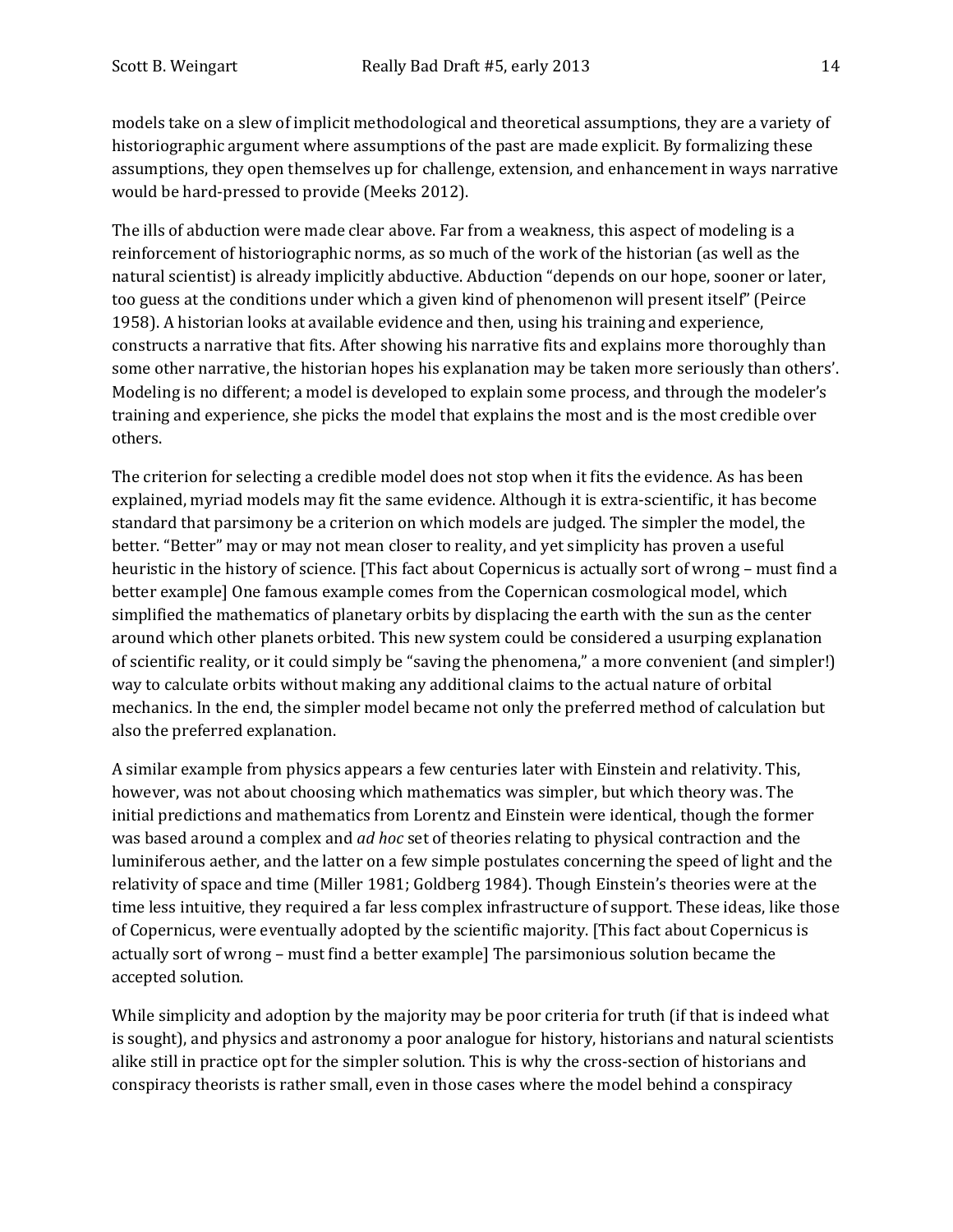theory is not immediately falsifiable. Generally, conspiracy theories suffer from being too complicated to be believable.

Modeling allows historians to formally represent their historiographic theories in such a way that their simplicity can be measured and their repercussions easily calculated. Far from a problem solely constrained to computer simulations, abductive reasoning is prevalent in all the sciences, and formal models allow us to better utilize and hone our criteria for choosing between and creating new narratives of the past. Models may not get us closer to the truth, but they add to our historiographic knowledge in the same epistemological fashion as traditional historiography, even though the methods are more formalized.

### ACKNOWLEDGEMENTS

Marten During, Bill Newman, ODH Simulations & Humanities (particularly Patrick Grim, Aaron Bramson), Katy Borner, …, NSF GRFP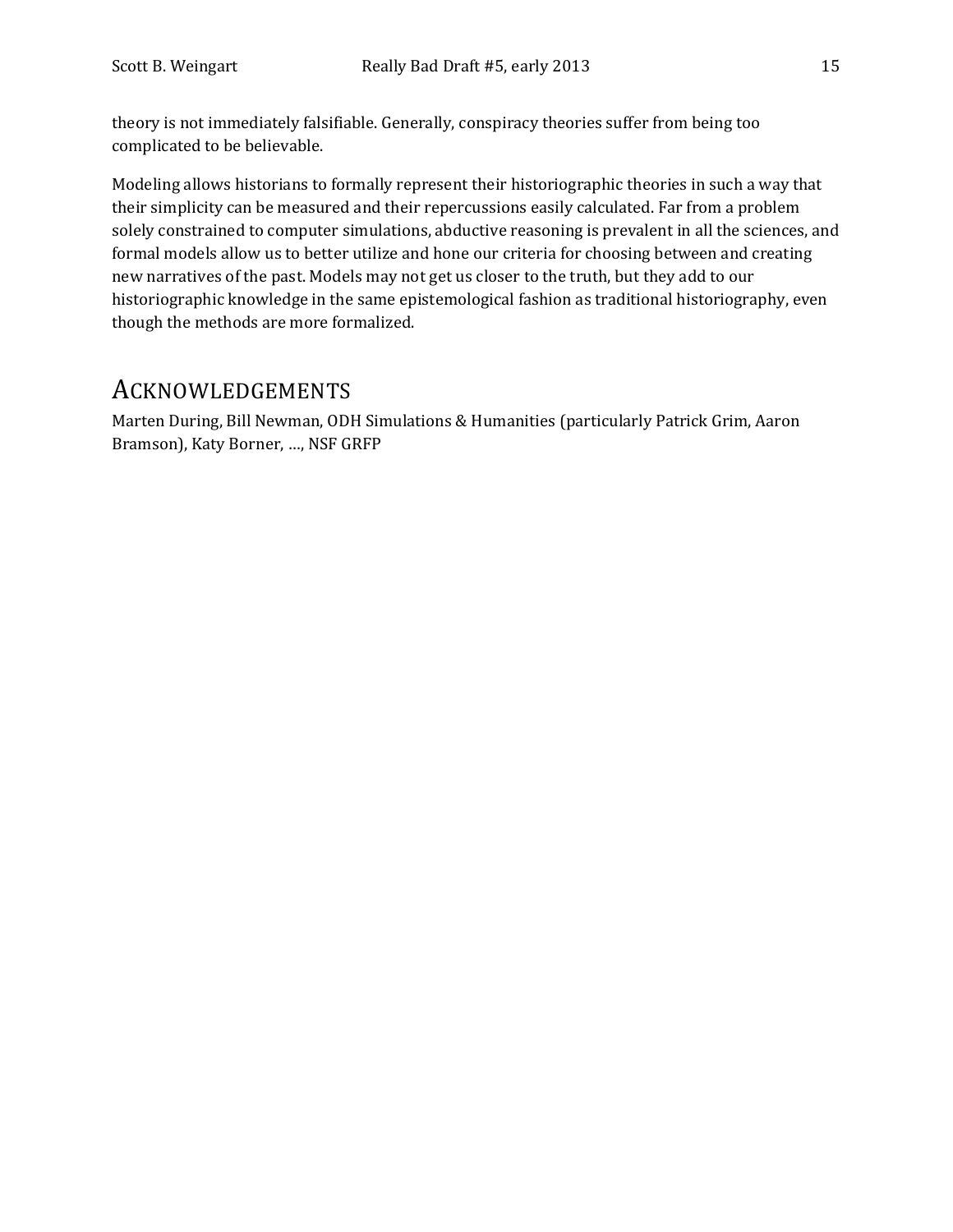### **REFERENCES**

- Acemoglu, Daron, and James Robinson. 2012. *Why Nations Fail: The Origins of Power, Prosperity, and Poverty*. Random House Digital, Inc.
- Arslan, Betül K., and Eric A. Gaucher. 2012. "Towards the Recapitulation of Ancient History in the Laboratory: Combining Synthetic Biology with Experimental Evolution" (July 2): 11–18. doi:10.7551/978-0-262-31050-5-ch002.
- Axelrod, Robert. 1997. "Advancing the Art of Simulation in the Social Sciences." *Complexity* 3 (2): 16–22. doi:10.1002/(SICI)1099-0526(199711/12)3:2<16::AID-CPLX4>3.0.CO;2-K.
- Axelrod, Robert, and Leigh Tesfatsion. 2006. *A Guide for Newcomers to Agent-Based Modeling in the Social Sciences*. Staff General Research Paper. Iowa State University, Department of Economics. http://ideas.repec.org/p/isu/genres/12515.html.
- Axtell, R. L. 2002. "Population Growth and Collapse in a Multiagent Model of the Kayenta Anasazi in Long House Valley." *Proceedings of the National Academy of Sciences* 99 (90003) (May 14): 7275–7279. doi:10.1073/pnas.092080799.
- Balcan, Duygu, and Alessandro Vespignani. 2011. "Phase Transitions in Contagion Processes Mediated by Recurrent Mobility Patterns." *Nature Physics* advance online publication (March 13). doi:10.1038/nphys1944. http://dx.doi.org/10.1038/nphys1944.
- Barabási, Albert-László. 2005. "The Origin of Bursts and Heavy Tails in Human Dynamics." *Nature* 435 (7039) (May 12): 207–211. doi:10.1038/nature03459.
- Ben-Menahem, Yemima. 2011. "The Causal Family: The Place of Causality in Science." *SSRN eLibrary*. Working Paper Series (September 10). http://papers.ssrn.com/sol3/papers.cfm?abstract\_id=1925493.
- Berry, Stephan. 2009. "The Laws of History." In *A Companion to the Philosophy of History and Historiography*, ed. Aviezer Tucker, 162–171. Wiley-Blackwell.
	- http://onlinelibrary.wiley.com/doi/10.1002/9781444304916.ch13/summary.
- Bettencourt, Luís M.A., Ariel Cintrón-Arias, David I. Kaiser, and Carlos Castillo-Chávez. 2006. "The Power of a Good Idea: Quantitative Modeling of the Spread of Ideas from Epidemiological Models." *Physica A: Statistical Mechanics and Its Applications* 364 (May 15): 513–536. doi:10.1016/j.physa.2005.08.083.
- Bettencourt, Luís M.A., David I. Kaiser, and Jasleen Kaur. 2009. "Scientific Discovery and Topological Transitions in Collaboration Networks." *Journal of Informetrics* 3 (3) (July): 210–221. doi:10.1016/j.joi.2009.03.001.
- Bettencourt, Luís M.A., David I. Kaiser, Jasleen Kaur, Carlos Castillo-Chávez, and David E. Wojick. 2008. "Population Modeling of the Emergence and Development of Scientific Fields." *Scientometrics* 75 (3) (June): 495–518. doi:10.1007/s11192-007-1888-4.
- Bevan, Andrew. 2012. "Travel and Interaction in the Greek and Roman World. A Review of Some Computational Modelling Approaches." In *Digital Classicist*, ed. S. Dunn and S. Mahoney.
- Blount, Zachary D., Jeffrey E. Barrick, Carla J. Davidson, and Richard E. Lenski. 2012. "Genomic Analysis of a Key Innovation in an Experimental Escherichia Coli Population." *Nature*. doi:10.1038/nature11514.

http://www.nature.com/nature/journal/vaop/ncurrent/full/nature11514.html.

- Blount, Zachary D., Christina Z. Borland, and Richard E. Lenski. 2008. "Historical Contingency and the Evolution of a Key Innovation in an Experimental Population of Escherichia Coli." *Proceedings of the National Academy of Sciences* 105 (23) (June 10): 7899–7906. doi:10.1073/pnas.0803151105.
- Bojowald, Martin. 2006. "Cosmology: Unique, or Not Unique?" *Nature* 442 (7106) (August 31): 988– 990. doi:10.1038/442988a.
- Bouckaert, Remco, Philippe Lemey, Michael Dunn, Simon J. Greenhill, Alexander V. Alekseyenko, Alexei J. Drummond, Russell D. Gray, Marc A. Suchard, and Quentin D. Atkinson. 2012.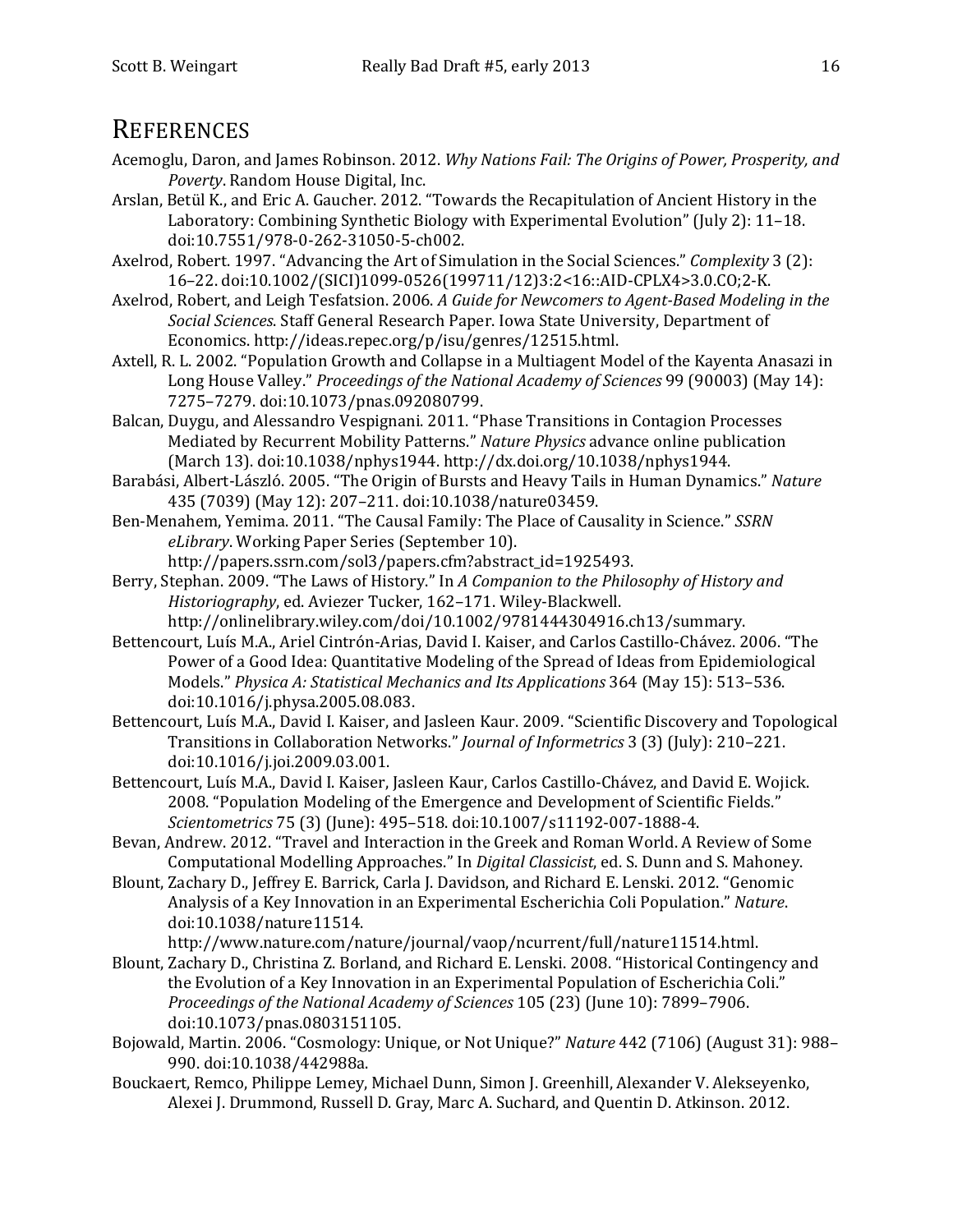"Mapping the Origins and Expansion of the Indo-European Language Family." *Science* 337 (6097) (August 24): 957–960. doi:10.1126/science.1219669.

- Bowles, Samuel. 2006. "Group Competition, Reproductive Leveling, and the Evolution of Human Altruism." *Science* 314 (5805) (December 8): 1569 –1572. doi:10.1126/science.1134829.
- Box, George E. P, and Norman Richard Draper. 1987. *Empirical model-building and response surface*. New York u.a.: Wiley.
- Bury, John Bagnell. 1930. "Cleopatra's Nose." In *Selected Essays*, 60–69. Ayer Publishing.
- Castellano, Claudio, Santo Fortunato, and Vittorio Loreto. 2009. "Statistical Physics of Social Dynamics." *Reviews of Modern Physics* 81 (2) (May 11): 591. doi:10.1103/RevModPhys.81.591.
- Churchill, Winston. 1947. *The Official Report, House of Commons*.
- Craenen, Bart, Georgios Theodoropoulos, Vinoth Suryanarayanan, Vincent Gaffney, Philip Murgatroyd, and John Haldon. 2010. "Medieval Military Logistics: a Case for Distributed Agent-based Simulation." In *Proceedings of the 3rd International ICST Conference on Simulation Tools and Techniques*, 6:1–6:8. SIMUTools '10. ICST, Brussels, Belgium, Belgium: ICST (Institute for Computer Sciences, Social-Informatics and Telecommunications Engineering). doi:10.4108/ICST.SIMUTOOLS2010.8737. http://dx.doi.org/10.4108/ICST.SIMUTOOLS2010.8737.
- David, Nuno. 2009. "Validation and Verification in Social Simulation: Patterns and Clarification of Terminology." In *Epistemological Aspects of Computer Simulation in the Social Sciences*, ed. Flaminio Squazzoni, 5466:117–129. Lecture Notes in Computer Science. Springer Berlin / Heidelberg. http://www.springerlink.com/content/m347252045343166/abstract/.
- Deacon, Terrence W. 2006. "Emergence: The Hole at the Wheel's Hub." In *The Re-Emergence of Emergence: The Emergentist Hypothesis from Science to Religion*, ed. Philip Clayton and Paul Davies. Oxford University Press, USA.
- Débarre, Florence, and Sylvain Gandon. 2011. "Evolution in Heterogeneous Environments: Between Soft and Hard Selection." *The American Naturalist* 177 (3) (March 1): E84–E97.
- Diamond, Jared M. 1999. *Guns, Germs, and Steel: The Fates of Human Societies*. W. W. Norton & Company.
- Dibble, Catherine. 2006. "Chapter 31 Computational Laboratories for Spatial Agent-Based Models." In *Handbook of Computational Economics*, Volume 2:1511–1548. Elsevier. http://www.sciencedirect.com/science/article/pii/S1574002105020319.
- Ellis, George F. R. 2006. "On the Nature of Emergent Reality." In *The Re-Emergence of Emergence: The Emergentist Hypothesis from Science to Religion*, ed. Philip Clayton and Paul Davies. Oxford University Press, USA.
- Epstein, Joshua M. 1999. "Agent-based Computational Models and Generative Social Science." *Generative Social Science: Studies in Agent-Based Computational Modeling*: 4–46.
- ———. 2006. "Chapter 34 Remarks on the Foundations of Agent-Based Generative Social Science." In *Handbook of Computational Economics*, Volume 2:1585–1604. Elsevier. http://www.sciencedirect.com/science/article/pii/S1574002105020344.
- Van Fraassen, Bas C. van. 1993. "Precis of Laws and Symmetry." *Philosophy and Phenomenological Research* 53 (2): 411–412.
- Gaucher, Eric A., James T. Kratzer, and Ryan N. Randall. 2010. "Deep Phylogeny—How a Tree Can Help Characterize Early Life on Earth." *Cold Spring Harbor Perspectives in Biology* 2 (1) (January 1). doi:10.1101/cshperspect.a002238.
	- http://cshperspectives.cshlp.org/content/2/1/a002238.
- Gibbons, G. W., and Neil Turok. 2008. "Measure Problem in Cosmology." *Physical Review D* 77 (6) (March 13): 063516. doi:10.1103/PhysRevD.77.063516.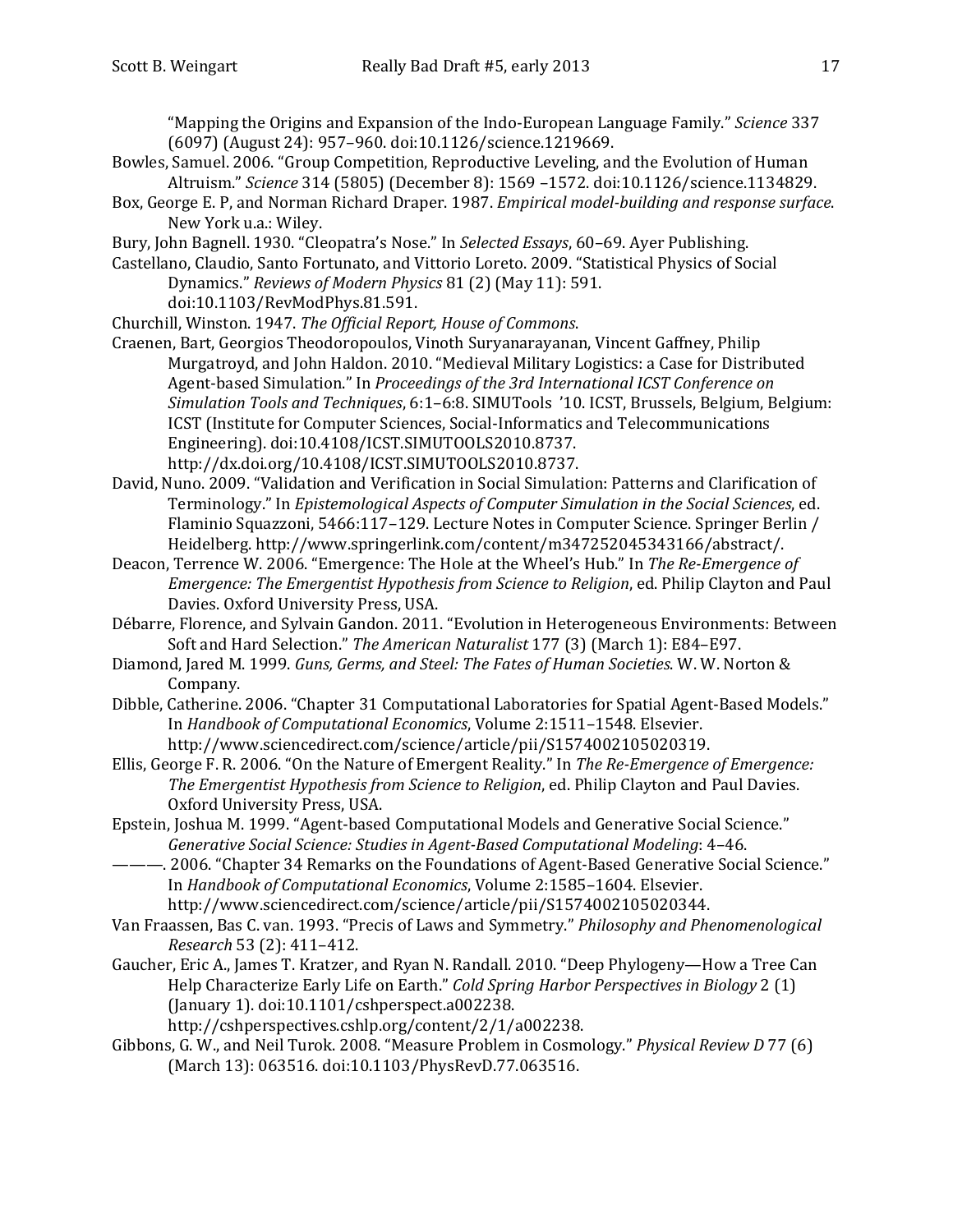- Giere, Ronald N. 1995. "The Skeptical Perspective: Science Without Laws of Nature." In *Laws of Nature: Essays on the Philosophical, Scientific and Historical Dimensions*, by Friedel Weinert, 120–138. Walter de Gruyter.
- Goldberg, Stanley. 1984. *Understanding Relativity: Origin and Impact of a Scientific Revolution*. Birkhäuser Boston.
- Graham, Shawn. 2007. "Networks, Agent-Based Models and the Antonine Itineraries: Implications for Roman Archaeology." *Journal of Mediterranean Archaeology* 19 (1) (March 15): 45–64. doi:10.1558/jmea.v19i1.45.
- ———. 2012. "Natural Resource Extraction and the Roman Bazaar: An Agent Based Exploratory Lab [Draft]."
- Grazer, Vera M., and Oliver Y. Martin. 2012. "Investigating Climate Change and Reproduction: Experimental Tools from Evolutionary Biology." *Biology* 1 (2) (September 13): 411–438. doi:10.3390/biology1020411.
- Grim, Patrick. 2008. "Computational Modeling as a Philosophical Methodology": 337–349. doi:10.1002/9780470757017.ch26.
- Haber, Matt. 2009. "Phylogenetic Inference." In *A Companion to the Philosophy of History and Historiography*, ed. Aviezer Tucker, 231–242. Wiley-Blackwell. http://onlinelibrary.wiley.com/doi/10.1002/9781444304916.ch20/summary.
- Halas, Matus. 2011. "Abductive Reasoning as the Logic of Agent-Based Modelling." In *Proceedings of the 25th European Conference on Modelling and Simulation*. Krakow, Poland.
- Hawking, S. W., and Thomas Hertog. 2006. "Populating the Landscape: A Top-down Approach." *Physical Review D* 73 (12) (June 23): 123527. doi:10.1103/PhysRevD.73.123527.
- Inkpen, Rob, and Derek Turner. 2012. "The Topography of Historical Contingency." *Journal of the Philosophy of History* 6 (1): 1–19. doi:10.1163/187226312X625573.
- Kawecki, Tadeusz J., Richard E. Lenski, Dieter Ebert, Brian Hollis, Isabelle Olivieri, and Michael C. Whitlock. 2012. "Experimental Evolution." *Trends in Ecology & Evolution* 27 (10) (October): 547–560. doi:10.1016/j.tree.2012.06.001.
- Kuhn, Thomas. 1962. *The Structure of Scientific Revoutions*. 3. ed. Chicago: The University of Chicago Press.
- Kuznar, Lawrence A. 2006. "High-Fidelity Computational Social Science in Anthropology Prospects for Developing a Comparative Framework." *Social Science Computer Review* 24 (1) (February 1): 15–29. doi:10.1177/0894439305282430.
- Lenski, Richard E., Charles Ofria, Travis C. Collier, and Christoph Adami. 1999. "Genome Complexity, Robustness and Genetic Interactions in Digital Organisms." *Nature* 400 (6745) (August 12): 661–664. doi:10.1038/23245.
- Lenski, Richard E., Charles Ofria, Robert T. Pennock, and Christoph Adami. 2003. "The Evolutionary Origin of Complex Features." *Nature* 423 (6936) (May 8): 139–144. doi:10.1038/nature01568.
- Marks, Robert. 2007. "Validating Simulation Models: A General Framework and Four Applied Examples." *Computational Economics* 30 (3): 265–290. doi:10.1007/s10614-007-9101-7.
- Martin, Gerry, and Alan MacFarlane. 2003. *The Glass Bathyscaphe: How Glass Changed the World*. New edition. Profile Books.
- McCullagh, C. Behan. 2009. "Colligation." In *A Companion to the Philosophy of History and Historiography*, ed. Aviezer Tucker, 152–161. Wiley-Blackwell. http://onlinelibrary.wiley.com/doi/10.1002/9781444304916.ch12/summary.
- Meeks, Elijah. 2012. "Models as Product, Process and Publication." *Digital Humanities Specialist*. https://dhs.stanford.edu/spatial-humanities/models-as-product-process-and-publication/.
- Mesoudi, Alex, Andrew Whiten, and Kevin N Laland. 2006. "Towards a Unified Science of Cultural Evolution." *The Behavioral and Brain Sciences* 29 (4) (August): 329–347; discussion 347– 383. doi:10.1017/S0140525X06009083.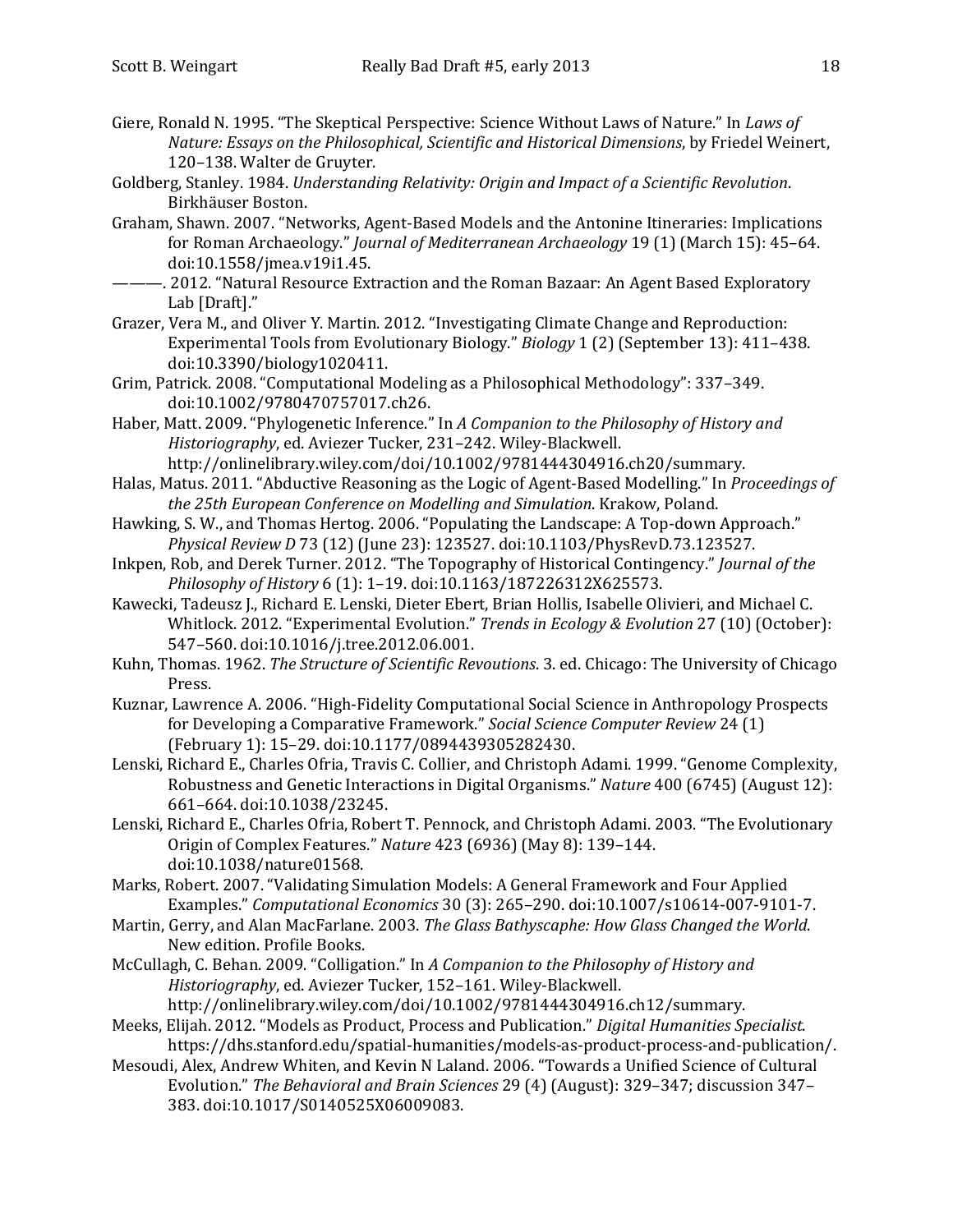- Miller, Arthur I. 1981. *Albert Einstein's Special Theory of Relativity: Emergence (1905) and Early Interpretation, 1905-1911*. Addison-Wesley Pub. Co.
- Mumford, Stephen. 2003. *Dispositions*. Oxford University Press, USA.
- Nei, Masatoshi. 1996. "Phylogenetic Analysis in Molecular Evolutionary Genetics." *Annual Review of Genetics* 30 (1): 371–403. doi:10.1146/annurev.genet.30.1.371.
- Newman, Christopher. 2006. "The Kentucky Dark Patch Knight Riders' Rebellion." *The New England Journal of Political Science* 1 (2): 3–28.
- Pascal, Blaise. 1966. *Pascal Pensées*. Forgotten Books.
- Pauling, Linus, and Emile Zuckerkandl. 1963. "Chemical Paleogenetics. Molecular 'Restoration Studies' of Extinct Forms of Life." *Acta Chemica Scandinavica* 17 supl. 9–16. doi:10.3891/acta.chem.scand.17s-0009.
- Peacocke, Arthur. 2006. "Emergence, Mind, and Divine Action: The Hierarchy of the Sciences in Relation to the Human Mind-Brain-Body." In *The Re-Emergence of Emergence: The Emergentist Hypothesis from Science to Religion*, ed. Philip Clayton and Paul Davies. Oxford University Press, USA.
- Peirce, Charles Sanders. 1958. *Collected Papers of Charles Sanders Peirce*. Harvard University Press.
- Perreault, Charles, and Sarah Mathew. 2012. "Dating the Origin of Language Using Phonemic Diversity." *PLoS ONE* 7 (4) (April 27): e35289. doi:10.1371/journal.pone.0035289.
- Rasmussen, Seth C. 2012. *How Glass Changed the World: The History and Chemistry of Glass from Antiquity to the 13th Century*. SpringerBriefs in Molecular Science. http://www.springerlink.com.ezproxy.lib.indiana.edu/content/978-3-642-28183- 9#section=1039784&page=1.
- Richiardi, Matteo G., Roberto Leombruni, Nicole J. Saam, and Michele Sonnessa. 2005. "A Common Protocol for Agent-Based Social Simulation." *Journal of Artificial Societies and Social Simulation* 9 (1). http://papers.ssrn.com/sol3/papers.cfm?abstract\_id=931875.
- Rubio Campillo, Xavier, Jose María Cela, and Francesc Xavier Hernàndez Cardona. 2012. "Simulating Archaeologists? Using Agent-based Modelling to Improve Battlefield Excavations." *Journal of Archaeological Science* 39 (2) (February): 347–356. doi:10.1016/j.jas.2011.09.020.
- Rybski, Diego, Sergey V. Buldyrev, Shlomo Havlin, Fredrik Liljeros, and Hernán A. Makse. 2009. "Scaling Laws of Human Interaction Activity." *Proceedings of the National Academy of Sciences* 106 (31): 12640 –12645. doi:10.1073/pnas.0902667106.
- Schelling, Thomas C. 1971. "Dynamic Models of Segregation." *The Journal of Mathematical Sociology* 1 (2): 143–186. doi:10.1080/0022250X.1971.9989794.
- Schiller, Friedrich von. 1972. "The Nature and Value of Universal History: An Inaugural Lecture [1789]." *History and Theory* 11 (3) (January 1): 321–334. doi:10.2307/2504683.
- Schulte, Peter, Laia Alegret, Ignacio Arenillas, José A Arz, Penny J Barton, Paul R Bown, Timothy J Bralower, et al. 2010. "The Chicxulub Asteroid Impact and Mass Extinction at the Cretaceous-Paleogene Boundary." *Science (New York, N.Y.)* 327 (5970) (March 5): 1214– 1218. doi:10.1126/science.1177265.

Simpson, John. 2006. "Simulations Are Not Models." In Paris. http://philsci-archive.pitt.edu/2767/.

- Stackhouse, Joseph, Scott R. Presnell, Gerard M. McGeehan, Krishnan P. Nambiar, and Steven A. Benner. 1990. "The Ribonuclease from an Extinct Bovid Ruminant." *FEBS Letters* 262 (1) (March 12): 104–106. doi:10.1016/0014-5793(90)80164-E.
- Thornton, Joseph W. 2004. "Resurrecting Ancient Genes: Experimental Analysis of Extinct Molecules." *Nature Reviews Genetics* 5 (5) (May 1): 366–375. doi:10.1038/nrg1324.
- Tucker, Aviezer. 1999. "Historiographical Counterfactuals and Historical Contingency." *History and Theory* 38 (2) (May 1): 264–276.

———. 2009a. "Introduction." In *A Companion to the Philosophy of History and Historiography*, ed. Aviezer Tucker, 1–6. Wiley-Blackwell. http://onlinelibrary.wiley.com/doi/10.1002/9781444304916.ch1/summary.